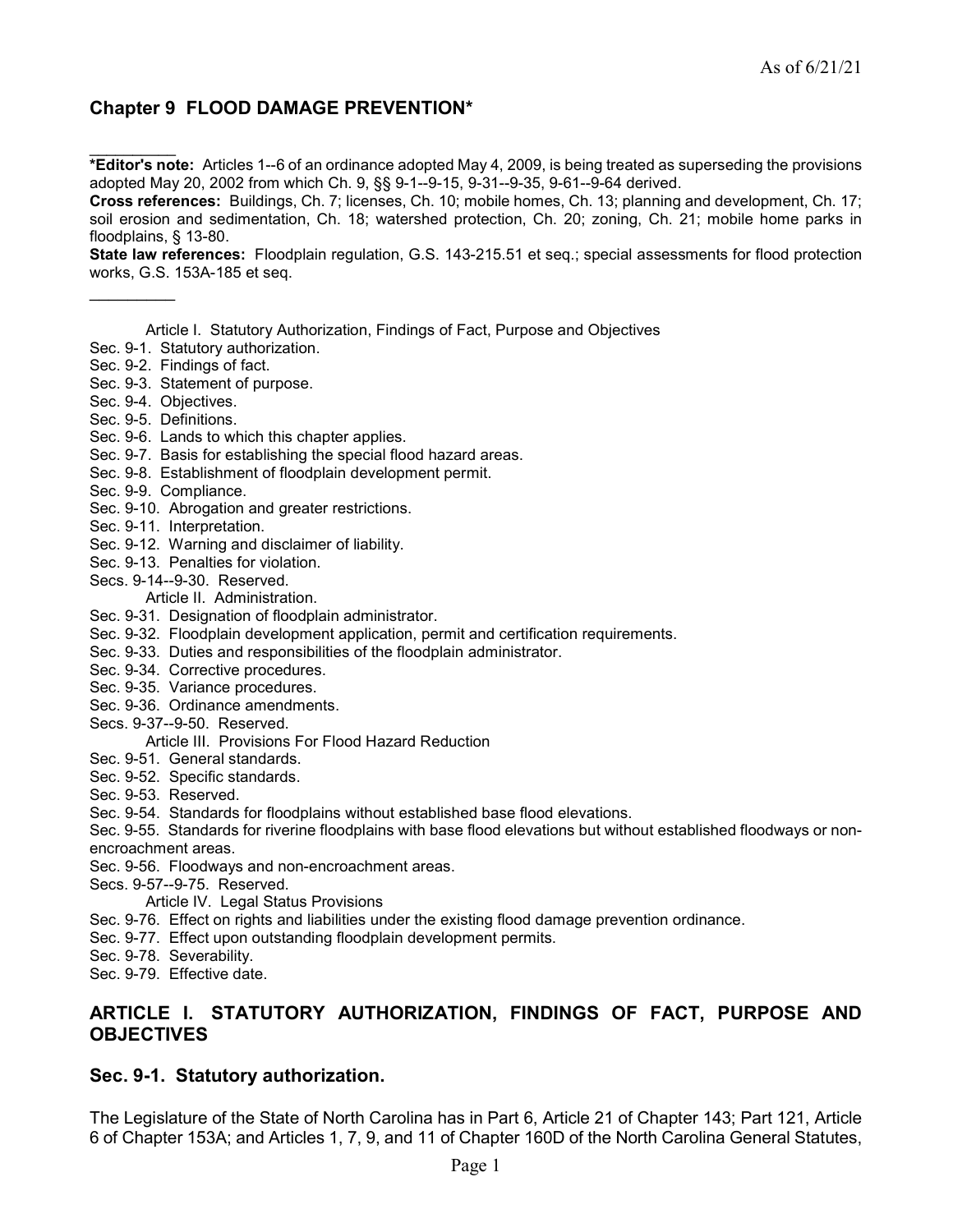delegated to local governmental units the authority to adopt regulations designed to promote the public health, safety, and general welfare.

Therefore, the Board of Commissioners of Rowan County, North Carolina, does ordain as follows:

(Ord. of 5-4-09, art. 1; Amend. of 10-15-18, § A)

### Sec. 9-2. Findings of fact.

- (1) The flood prone areas within the jurisdiction of Rowan County are subject to periodic inundation which results in loss of life, property, health and safety hazards, disruption of commerce and governmental services, extraordinary public expenditures of flood protection and relief, and impairment of the tax base, all of which adversely affect the public health, safety, and general welfare.
- (2) These flood losses are caused by the cumulative effect of obstructions in floodplains causing increases in flood heights and velocities and by the occupancy in flood prone areas of uses vulnerable to floods or other hazards.

(Ord. of 5-4-09, art. 1, § B)

### Sec. 9-3. Statement of purpose.

It is the purpose of this chapter to promote public health, safety, and general welfare and to minimize public and private losses due to flood conditions within flood prone areas by provisions designed to:

- (1) Restrict or prohibit uses that are dangerous to health, safety, and property due to water or erosion hazards or that result in damaging increases in erosion, flood heights or velocities;
- (2) Require that uses vulnerable to floods, including facilities that serve such uses, be protected against flood damage at the time of initial construction;
- (3) Control the alteration of natural floodplains, stream channels, and natural protective barriers, which are involved in the accommodation of floodwaters;
- (4) Control filling, grading, dredging, and all other development that may increase erosion or flood damage; and
- (5) Prevent or regulate the construction of flood barriers that will unnaturally divert flood waters or which may increase flood hazards to other lands.

(Ord. of 5-4-09, art. 1, § C)

#### Sec. 9-4. Objectives.

The objectives of this chapter are to:

- (1) Protect human life, safety, and health;
- (2) Minimize expenditure of public money for costly flood control projects;
- (3) Minimize the need for rescue and relief efforts associated with flooding and generally undertaken at the expense of the general public;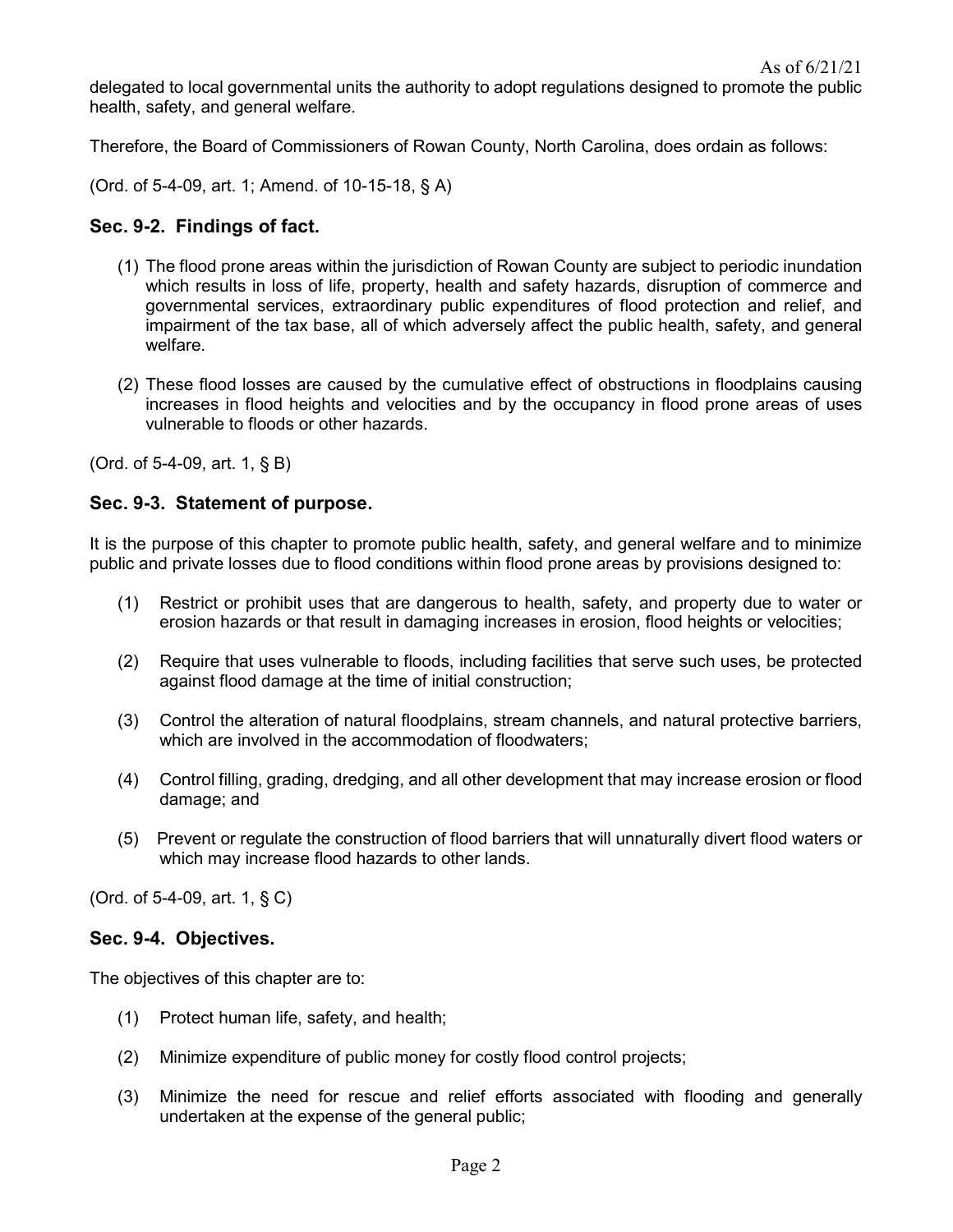- (4) Minimize prolonged business losses and interruptions;
- (5) Minimize damage to public facilities and utilities (i.e. water and gas mains, electric, telephone, cable and sewer lines, streets, and bridges) that are located in flood prone areas;
- (6) Minimize damage to private and public property due to flooding;
- (7) Make flood insurance available to the community through the National Flood Insurance Program;
- (8) Maintain the natural and beneficial functions of floodplains;
- (9) Help maintain a stable tax base by providing for the sound use and development of flood prone areas; and
- (10) Ensure that potential buyers are aware that property is in a special flood hazard area.

(Ord. of 5-4-09, art. 1; Amend. of 10-15-18, § D)

#### Sec. 9-5. Definitions.

Unless specifically defined below, words or phrases used in this chapter shall be interpreted so as to give them the meaning they have in common usage and to give this chapter its most reasonable application.

Accessory structure (appurtenant structure) means a structure located on the same parcel of property as the principal structure and the use of which is incidental to the use of the principal structure. Garages, carports and storage sheds are common urban accessory structures. Pole barns, hay sheds and the like qualify as accessory structures on farms, and may or may not be located on the same parcel as the farm dwelling or shop building.

Addition (to an existing building) means an extension or increase in the floor area or height of a building or structure.

Administrative decision means a decision made in the implementation, administration, or enforcement of development regulations that involve the determination of facts or the application of objective standards set forth in this chapter. These are sometimes referred to as "ministerial" decisions or "administrative determinations".

Administrative hearing means a proceeding to gather facts needed to make an administrative decision.

Alteration of a watercourse means a dam, impoundment, channel relocation, change in channel alignment, channelization, or change in cross-sectional area of the channel or the channel capacity, or any other form of modification which may alter, impede, retard or change the direction and/or velocity of the riverine flow of water during conditions of the base flood.

Appeal means a request for a review of the floodplain administrator's interpretation of any provision of this chapter.

Area of special flood hazard: See "special flood hazard area (SFHA)".

Base flood means the flood having a one (1) percent chance of being equaled or exceeded in any given year.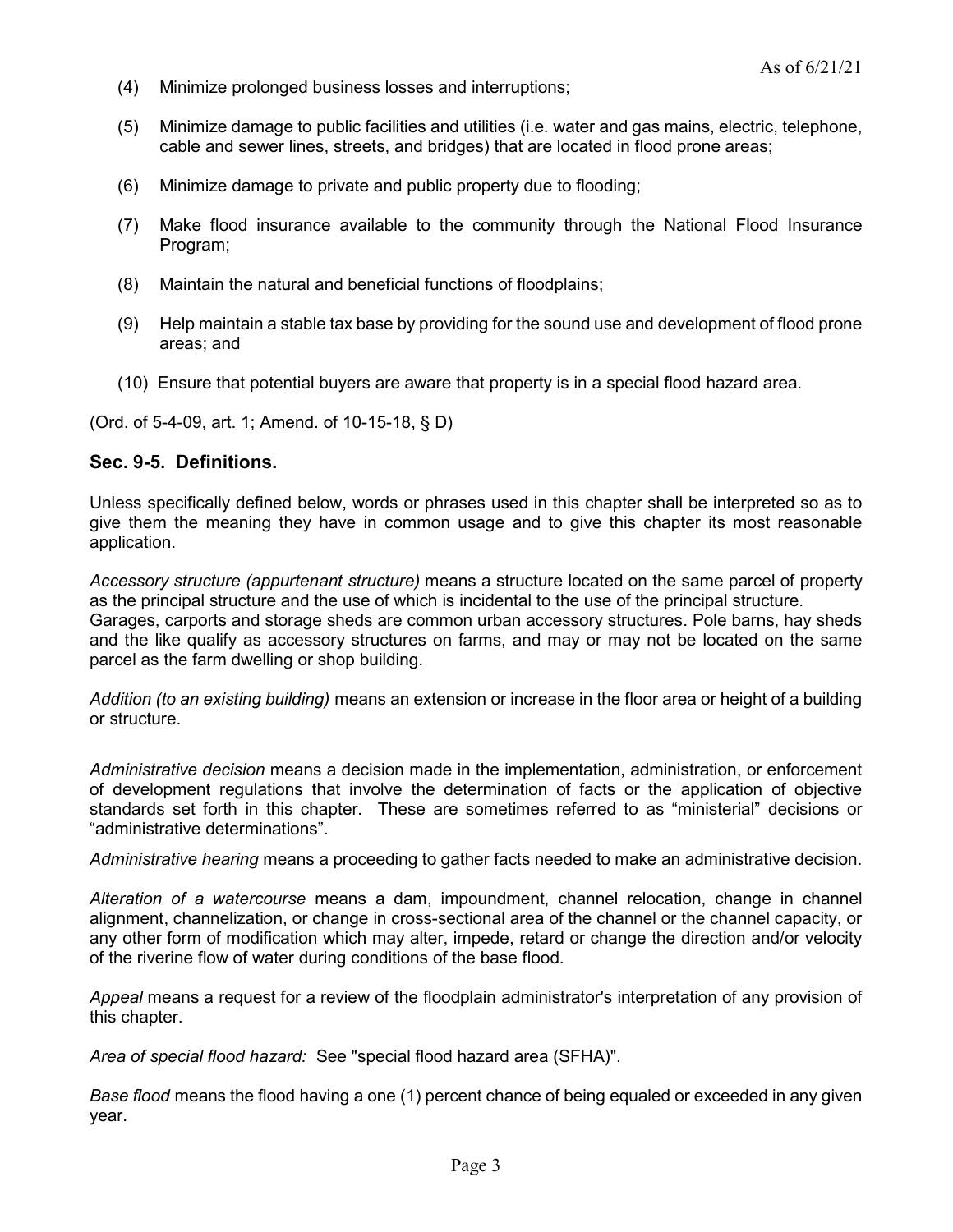Base flood elevation (BFE) means a determination of the water surface elevations of the base flood as published in the flood insurance study. When the BFE has not been provided in a "special flood hazard area", it may be obtained from engineering studies available from a federal, state, or other source using FEMA approved engineering methodologies. This elevation, when combined with the "freeboard", establishes the "regulatory flood protection elevation".

Basement means any area of the building having its floor subgrade (below ground level) on all sides.

Building: See "Structure".

Chemical storage facility means a building, portion of a building, or exterior area adjacent to a building used for the storage of any chemical or chemically reactive products.

Design Flood: See "Regulatory Flood Protection Elevation".

Development means any man-made change to improved or unimproved real estate, including, but not limited to, buildings or other structures, mining, dredging, filling, grading, paving, excavation or drilling operations, or storage of equipment or materials.

Development Activity means any activity defined as Development which will necessitate a Floodplain Development Permit. This includes buildings, structures, and non-structural items, including (but not limited to) fill, bulkheads, piers, pools, docks, landings, ramps, and erosion control/stabilization measures.

Digital Flood Insurance Rate Map (DFIRM) means the digital official map of a community, issued by the Federal Emergency Management Agency (FEMA), on which both the Special Flood Hazard Areas and the risk premium zones applicable to the community are delineated.

Disposal means, as defined in G.S. 130A-290(a)(6), the discharge, deposit, injection, dumping, spilling, leaking, or placing of any solid waste into or on any land or water so that the solid waste or any constituent part of the solid waste may enter the environment or be emitted into the air or discharged into any waters, including groundwaters.

Discontinue means to stop or cease the use of a property.

Elevated building means a non-basement building which has its lowest elevated floor raised above ground level by foundation walls, shear walls, posts, piers, pilings, or columns.

Encroachment means the advance or infringement of uses, fill, excavation, buildings, structures or development into a floodplain, which may impede or alter the flow capacity of a floodplain.

Existing building and existing structure means any building and/or structure for which the "start of construction" commenced before December 17, 1979 (adoption of first floodplain management ordinance).

Existing manufactured home park or manufactured home subdivision means a manufactured home park or subdivision for which the construction of facilities for servicing the lots on which the manufactured homes are to be affixed (including, at a minimum, the installation of utilities, the construction of streets, and either final site grading or the pouring of concrete pads) was completed before December 17, 1979 (adoption of the first floodplain management ordinance).

FEMA means the Federal Emergency Management Agency.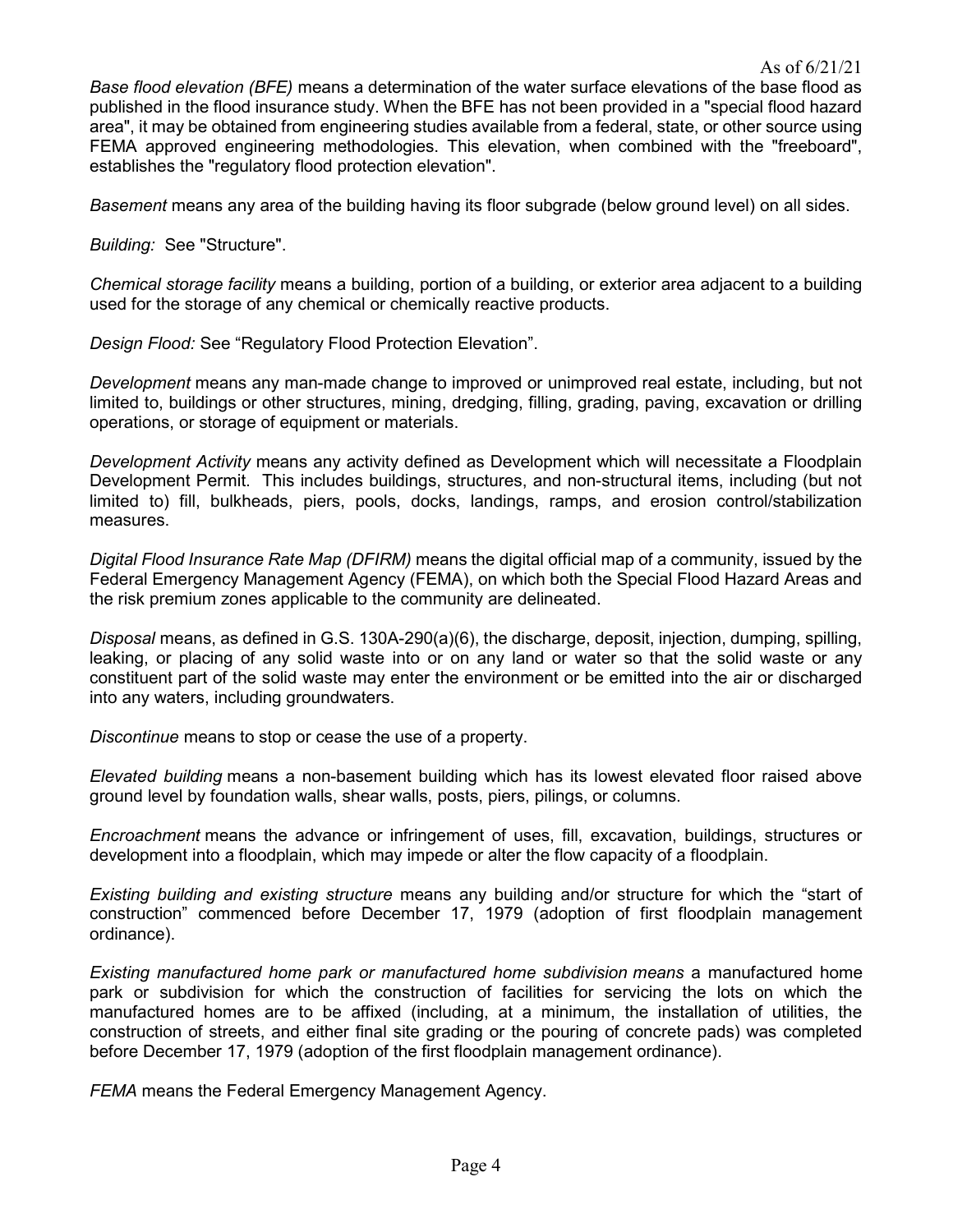- (1) The overflow of inland or tidal waters; and/or
- (2) The unusual and rapid accumulation of runoff of surface waters from any source.

Flood insurance means the insurance coverage provided under the National Flood Insurance Program.

Flood insurance rate map (FIRM) means an official map of a community, issued by the Federal Emergency Management Agency, on which both the special flood hazard areas and the risk premium zones applicable to the community are delineated.

Flood insurance study (FIS) means an examination, evaluation, and determination of flood hazards, corresponding water surface elevations (if appropriate), flood hazard risk zones, and other flood data in a community issued by the Federal Emergency Management Agency. The flood insurance study report includes flood insurance rate maps (FIRMs).

Flood prone area: see "Floodplain".

Flood zone means a geographical area shown on a flood insurance rate map that reflects the severity or type of flooding in the area.

Floodplain means any land area susceptible to being inundated by water from any source.

Floodplain administrator means the individual appointed to make administrative decisions regarding floodplain management regulations referenced in this chapter.

Floodplain development permit means any type of permit that is required in conformance with the provisions of this chapter, prior to the commencement of any development activity. The permit remains valid provided that such activity is commenced within one (1) year of the date of issuance. A permit expires if work or activity is discontinued for a period of one (1) year after work has commenced.

Floodplain management means the operation of an overall program of corrective and preventive measures for reducing flood damage and preserving and enhancing, where possible, natural resources in the floodplain, including, but not limited to, emergency preparedness plans, flood control works, floodplain management regulations, and open space plans.

Floodplain management regulations means this chapter and other zoning ordinances, subdivision regulations, building codes, health regulations, special purpose ordinances, and other applications of police power. This term describes federal, state or local regulations, in any combination thereof, which provide standards for preventing and reducing flood loss and damage.

Floodproofing means any combination of structural and non-structural additions, changes, or adjustments to structures which reduce or eliminate flood damage to real estate or improved real property, water and sanitation facilities, structures, and their contents.

Flood-resistant material means any building product [material, component or system] capable of withstanding direct and prolonged contact (minimum 72 hours) with floodwaters without sustaining damage that requires more than low-cost cosmetic repair. Any material that is water-soluble or is not resistant to alkali or acid in water, including normal adhesives for above-grade use, is not flood-resistant. Pressure-treated lumber or naturally decay-resistant lumbers are acceptable flooring materials. Sheettype flooring coverings that restrict evaporation from below and materials that are impervious, but dimensionally unstable are not acceptable. Materials that absorb or retain water excessively after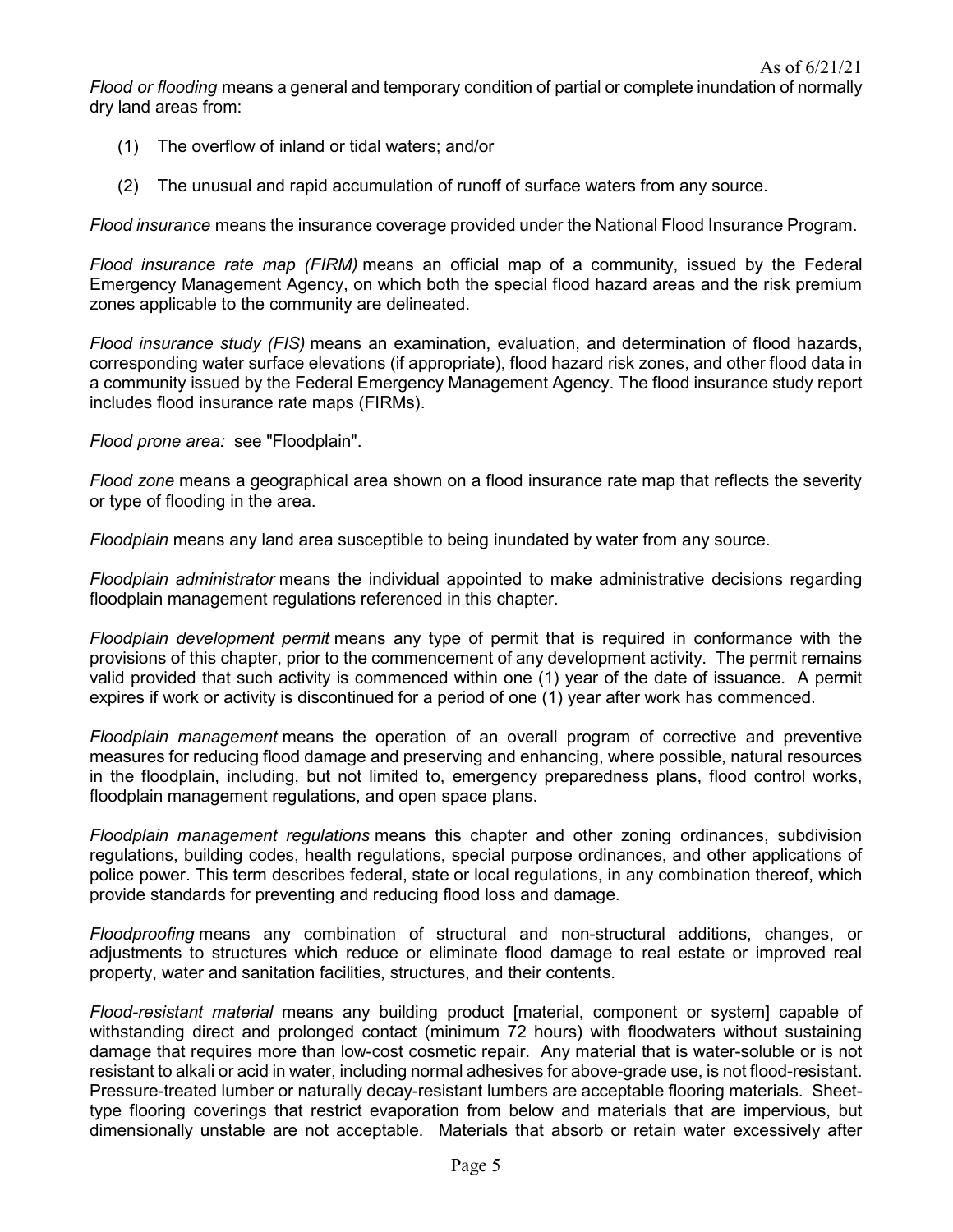submergence are not flood-resistant. Please refer to Technical Bulletin 2, Flood Damage-Resistant Materials Requirements, and available from the FEMA. Class 4 and 5 materials, referenced therein, are acceptable flood-resistant materials.

Floodway means the channel of a river or other watercourse, including the area above a bridge or culvert when applicable, and the adjacent land areas that must be reserved in order to discharge the base flood without cumulatively increasing the water surface elevation more than one (1) foot.

Floodway encroachment analysis means an engineering analysis of the impact that a proposed encroachment into a floodway or non-encroachment area is expected to have on the floodway boundaries and flood levels during the occurrence of the base flood discharge. The evaluation shall be prepared by a qualified North Carolina licensed engineer using standard engineering methods and hydraulic models meeting the minimum requirements of the National Flood Insurance Program.

Freeboard means the height added to the base flood elevation (BFE) to account for the many unknown factors that could contribute to flood heights greater that the height calculated for a selected size flood and floodway conditions, such as wave action, blockage of bridge openings, precipitation exceeding the base flood, and the hydrological effect of urbanization of the watershed. The base flood elevation plus the freeboard establishes the "regulatory flood protection elevation".

Functionally dependent facility means a facility which cannot be used for its intended purpose unless it is located in close proximity to water, limited to a docking or port facility necessary for the loading and unloading of cargo or passengers, shipbuilding, or ship repair. The term does not include long-term storage, manufacture, sales, or service facilities.

Hazardous waste management facility means, as defined in G.S. 130A, Article 9, a facility for the collection, storage, processing, treatment, recycling, recovery, or disposal of hazardous waste.

Highest adjacent grade (HAG) means the highest natural elevation of the ground surface, prior to construction, immediately next to the proposed walls of the structure.

Historic structure means any structure that is:

- (a) Listed individually in the National Register of Historic Places (a listing maintained by the U.S. Department of Interior) or preliminarily determined by the Secretary of Interior as meeting the requirements for individual listing on the National Register;
- (b) Certified or preliminarily determined by the Secretary of Interior as contributing to the historical significance of a registered historic district or a district preliminarily determined by the Secretary to qualify as a registered historic district;
- (c) Individually listed on a local inventory of historic landmarks in communities with a "Certified Local Government (CLG) Program"; or
- (d) Certified as contributing to the historical significance of a historic district designated by a community with a "Certified Local Government (CLG) Program".

Certified Local Government (CLG) Programs are approved by the U.S. Department of the Interior in cooperation with the North Carolina Department of Cultural Resources through the State Historic Preservation Officer as having met the requirements of the National Historic Preservation Act of 1966 as amended in 1980.

Letter of Map Change (LOMC) means an official determination issued by FEMA that amends or revises an effective Flood Insurance Rate Map or Flood Insurance Study. Letters of Map Change include: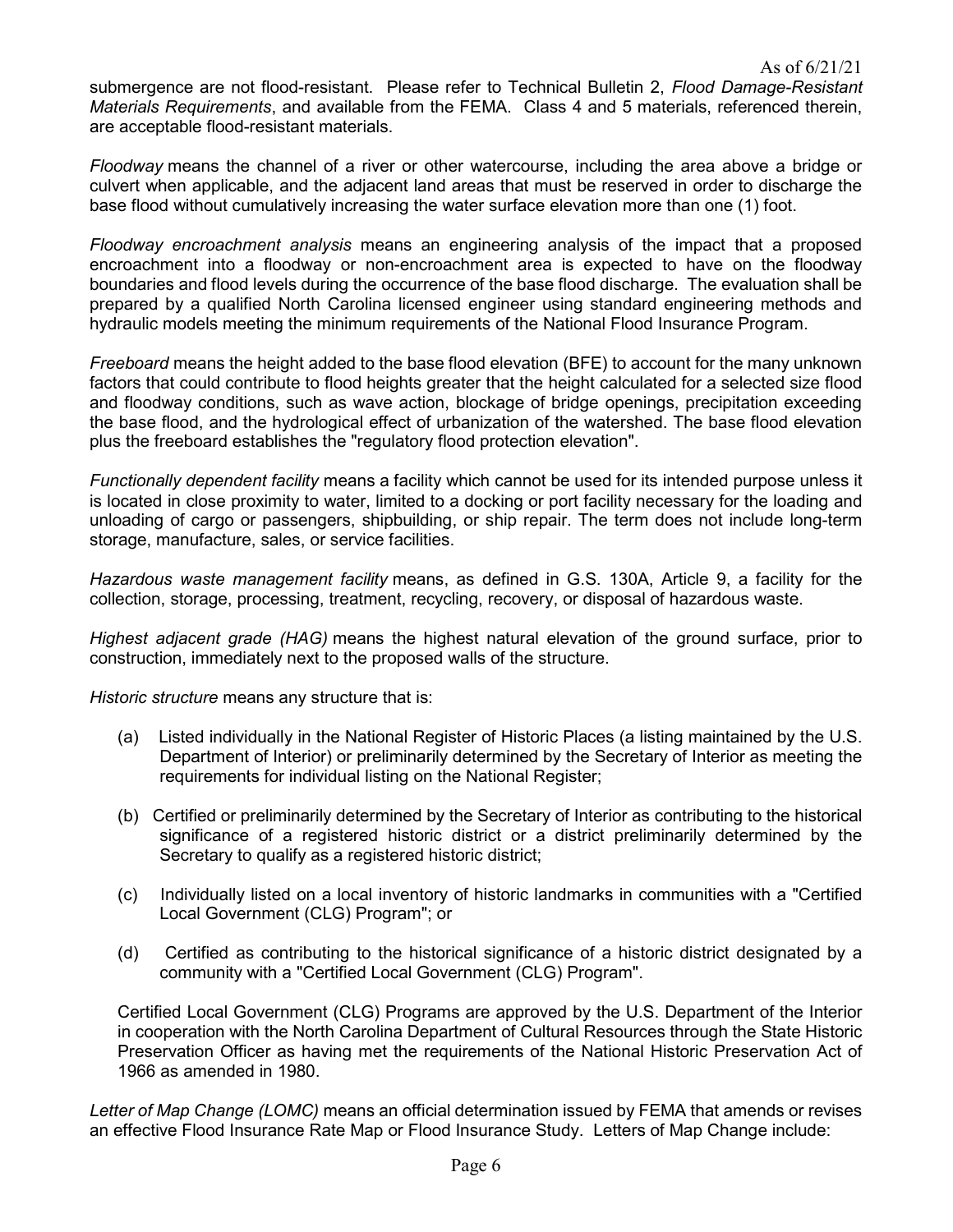- (a) Letter of Map Amendment (LOMA): An official amendment, by letter, to an effective National Flood Insurance Program map. A LOMA is based on technical data showing that a property had been inadvertently mapped as being in the floodplain, but is actually on natural high ground above the base flood elevation. A LOMA amends the current effective Flood Insurance Rate Map and establishes that a specific property, portion of a property, or structure is not located in a special flood hazard area.
- (b) Letter of Map Revision (LOMR): A revision based on technical data that may show changes to flood zones, flood elevations, special flood hazard area boundaries and floodway delineations, and other planimetric features.
- (c) Letter of Map Revision Based on Fill (LOMR-F): A determination that a structure or parcel of land has been elevated by fill above the BFE and is, therefore, no longer located within the special flood hazard area. In order to qualify for this determination, the fill must have been permitted and placed in accordance with the community's floodplain management regulations.
- (d) Conditional Letter of Map Revision (CLOMR): A formal review and comment as to whether a proposed project complies with the minimum NFIP requirements for such projects with respect to delineation of special flood hazard areas. A CLOMR does not revise the effective Flood Insurance Rate Map or Flood Insurance Study; upon submission and approval of certified asbuilt documentation, a Letter of Map Revision may be issued by FEMA to revise the effective FIRM.

Light Duty Truck means any motor vehicle rated at 8,500 pounds Gross Vehicular Weight Rating or less which has a vehicular curb weight of 6,000 pounds or less and which has a basic vehicle frontal area of 45 square feet or less as defined in 40 CFR 86.082-2 and is:

- (a) Designed primarily for purposes of transportation of property or is a derivation of such a vehicle, or
- (b) Designed primarily for transportation of persons and has a capacity of more than 12 persons; or
- (c) Available with special features enabling off-street or off-highway operation and use.

Lowest adjacent grade (LAG) means the elevation of the ground, sidewalk or patio slab immediately next to the building, or deck support, after completion of the building.

Lowest floor means the lowest floor of the lowest enclosed area (including basement). An unfinished or flood-resistant enclosure, usable solely for parking of vehicles, building access, or limited storage in an area other than a basement area is not considered a building's lowest floor, provided that such an enclosure is not built so as to render the structure in violation of the applicable non-elevation design requirements of this ordinance.

Manufactured home means a structure, transportable in one (1) or more sections, which is built on a permanent chassis and designed to be used with or without a permanent foundation when connected to the required utilities. The term "manufactured home" does not include a "recreational vehicle".

Manufactured home park or subdivision means a parcel (or contiguous parcels) of land divided into two (2) or more manufactured home lots for rent or sale.

Map Repository means the location of the official flood hazard data to be applied for floodplain management. It is a central location in which flood data is stored and managed; in North Carolina,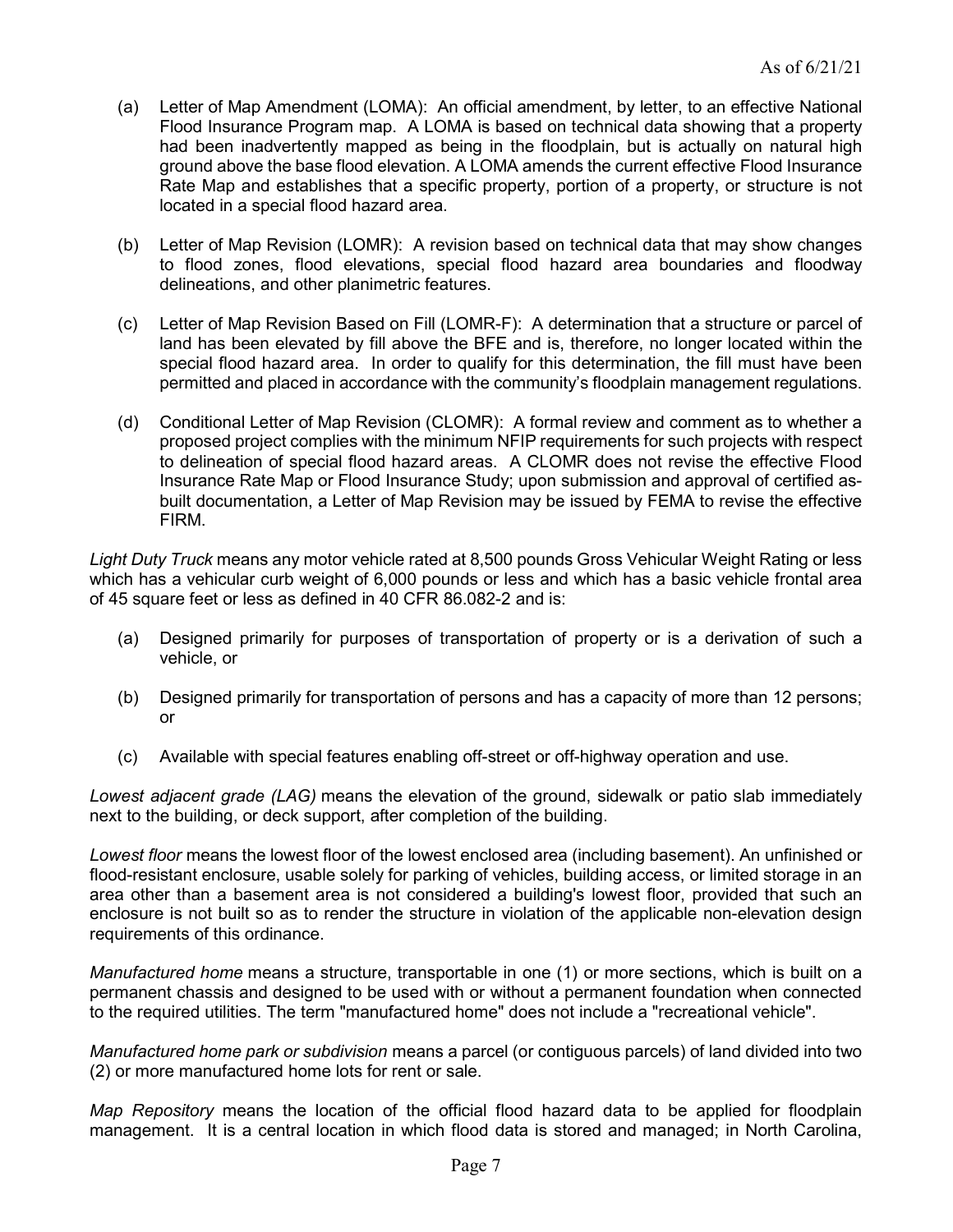FEMA has recognized that the application of digital flood hazard data products have the same authority as hard copy products. Therefore, the NCEM's Floodplain Mapping Program websites house current and historical flood hazard data. For effective flood hazard data the NC FRIS website (http://FRIS.NC.GOV/FRIS) is the map repository, and for historical flood hazard data the FloodNC website (http://FLOODNC.GOV/NCFLOOD) is the map repository.

Market value means the building value, not including the land value and that of any accessory structures or other improvements on the lot. Market value may be established by independent certified appraisal; replacement cost depreciated for age of building and quality of construction (actual cash value); or adjusted tax assessed values.

NFIP means the National Flood Insurance Program.

New construction means structures for which the "start of construction" commenced on or after the effective date of the initial floodplain management regulations and includes any subsequent improvements to such structures.

Non-encroachment area means the channel of a river or other watercourse, including the area above a bridge or culvert when applicable, and the adjacent land areas that must be reserved in order to discharge the base flood without cumulatively increasing the water surface elevation more than one (1) foot as designated in the flood insurance study report.

Post-FIRM means construction or other development for which the "start of construction" occurred on or after the effective date of the initial flood insurance rate map.

Pre-FIRM means construction or other development for which the "start of construction" occurred before the effective date of the initial flood insurance rate map.

Principally above ground means that at least fifty-one (51) percent of the actual cash value of the structure is above ground.

Public safety and/or nuisance means anything which is injurious to the safety or health of an entire community or neighborhood, or any considerable number of persons, or unlawfully obstructs the free passage or use, in the customary manner, of any navigable lake, or river, bay, stream, canal, or basin.

Recreational vehicle (RV) means a vehicle, which is:

- (a) Built on a single chassis;
- (b) Four hundred (400) square feet or less when measured at the largest horizontal projection;
- (c) Designed to be self-propelled or permanently towable by a light duty truck;
- (d) Designed primarily not for use as a permanent dwelling, but as temporary living quarters for recreational, camping, travel, or seasonal use; and
- (e) Is fully licensed and ready for highway use.

Reference level is the bottom of the lowest horizontal structural member of the lowest floor for structures within all special flood hazard areas. For the purposes of this definition, the reference level for slab construction is measured from the top of the lowest floor.

Regulatory flood protection elevation means the "base flood elevation" plus the "freeboard". In "special flood hazard areas" where base flood elevations (BFEs) have been determined, this elevation shall be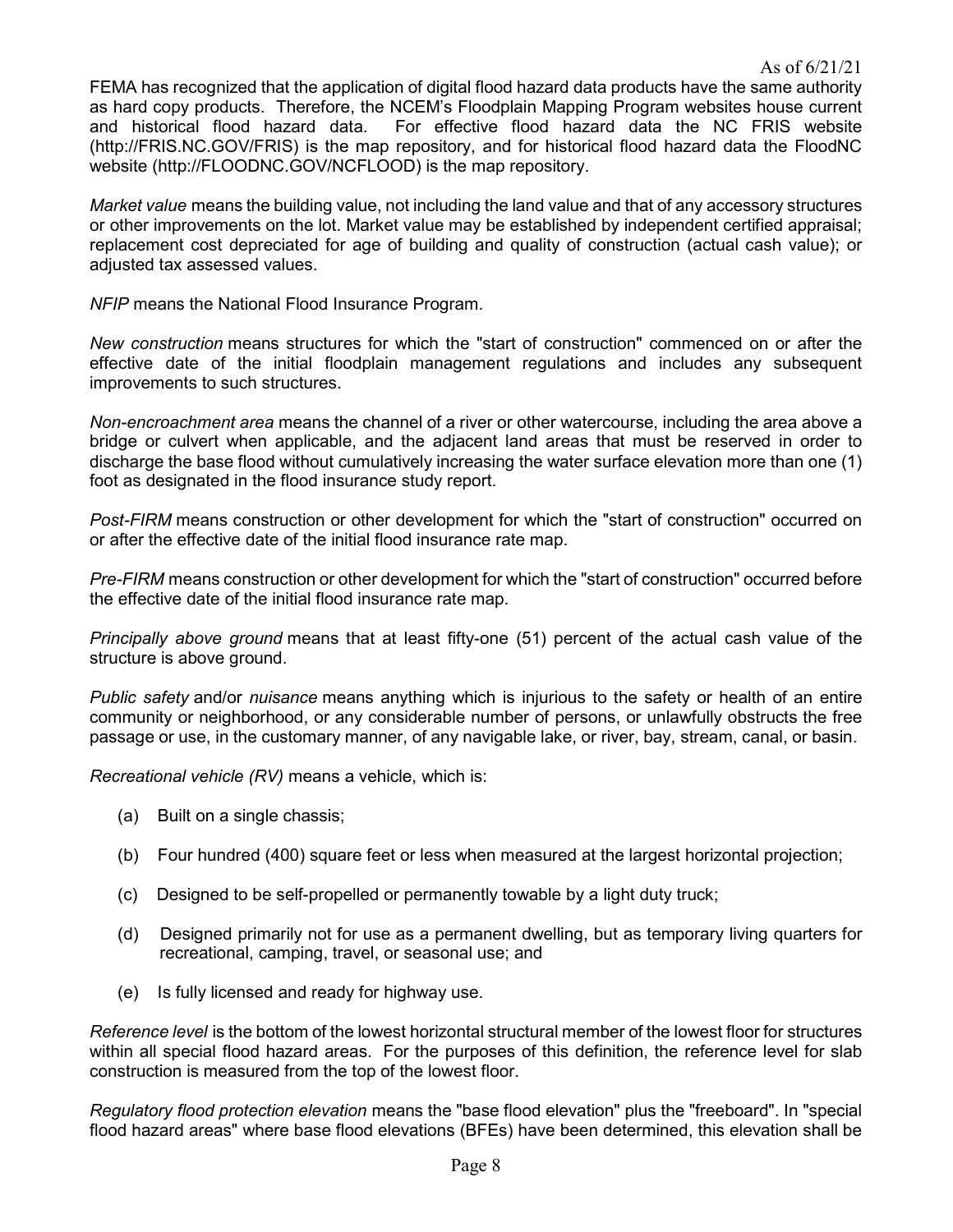the BFE plus two (2) feet of freeboard. In "special flood hazard areas" where no BFE has been established, this elevation shall be at least two (2) feet above the highest adjacent grade.

Remedy a violation means to bring the structure or other development into compliance with state and community floodplain management regulations, or, if this is not possible, to reduce the impacts of its non-compliance. Ways that impacts may be reduced include protecting the structure or other affected development from flood damages, implementing the enforcement provisions of the ordinance or otherwise deterring future similar violations, or reducing federal financial exposure with regard to the structure or other development.

Riverine means relating to, formed by, or resembling a river (including tributaries), stream, brook, etc.

Salvage yard means any non-residential property used for the storage, collection, and/or recycling of any type of equipment, and including but not limited to vehicles, appliances and related machinery.

Solid waste disposal facility means any facility involved in the disposal of solid waste, as defined in G.S. 130A-290(a)(35).

Solid waste disposal site means, as defined in G.S. 130A-290(a)(36), any place at which solid wastes are disposed of by incineration, sanitary landfill, or any other method.

Special flood hazard area (SFHA) means the land in the floodplain subiect to a one (1) percent or greater chance of being flooded in any given year, as determined in section 9-7 of this chapter.

Start of construction includes substantial improvement, and means the date the building permit was issued, provided the actual start of construction, repair, reconstruction, rehabilitation, addition placement, or other improvement was within one hundred eighty (180) days of the permit date. The actual start means either the first placement of permanent construction of a structure on a site, such as the pouring of slab or footings, the installation of piles, the construction of columns, or any work beyond the stage of excavation; or the placement of a manufactured home on a foundation. Permanent construction does not include land preparation, such as clearing, grading, and filling; nor does it include the installation of streets and/or walkways; nor does it include excavation for a basement, footings, piers, or foundations or the erection of temporary forms; nor does it include the installation on the property of accessory buildings, such as garages or sheds not occupied as dwelling units or not part of the main structure. For a substantial improvement, the actual start of construction means the first alteration of any wall, ceiling, floor, or other structural part of the building, whether or not that alteration affects the external dimensions of the building.

Structure means a walled and roofed building, a manufactured home, or a gas, liquid, or liquefied gas storage tank that is principally above ground.

Substantial damage means damage of any origin sustained by a structure during any one-year period whereby the cost of restoring the structure to its before damaged condition would equal or exceed fifty (50) percent of the market value of the structure before the damage occurred. See definition of "substantial improvement".

Substantial improvement means any combination of repairs, reconstruction, rehabilitation, addition, or other improvement of a structure, taking place during any one-year period for which the cost equals or exceeds fifty (50) percent of the market value of the structure before the "start of construction" of the improvement. This term includes structures, which have incurred "substantial damage", regardless of the actual repair work performed. The term does not, however, include either: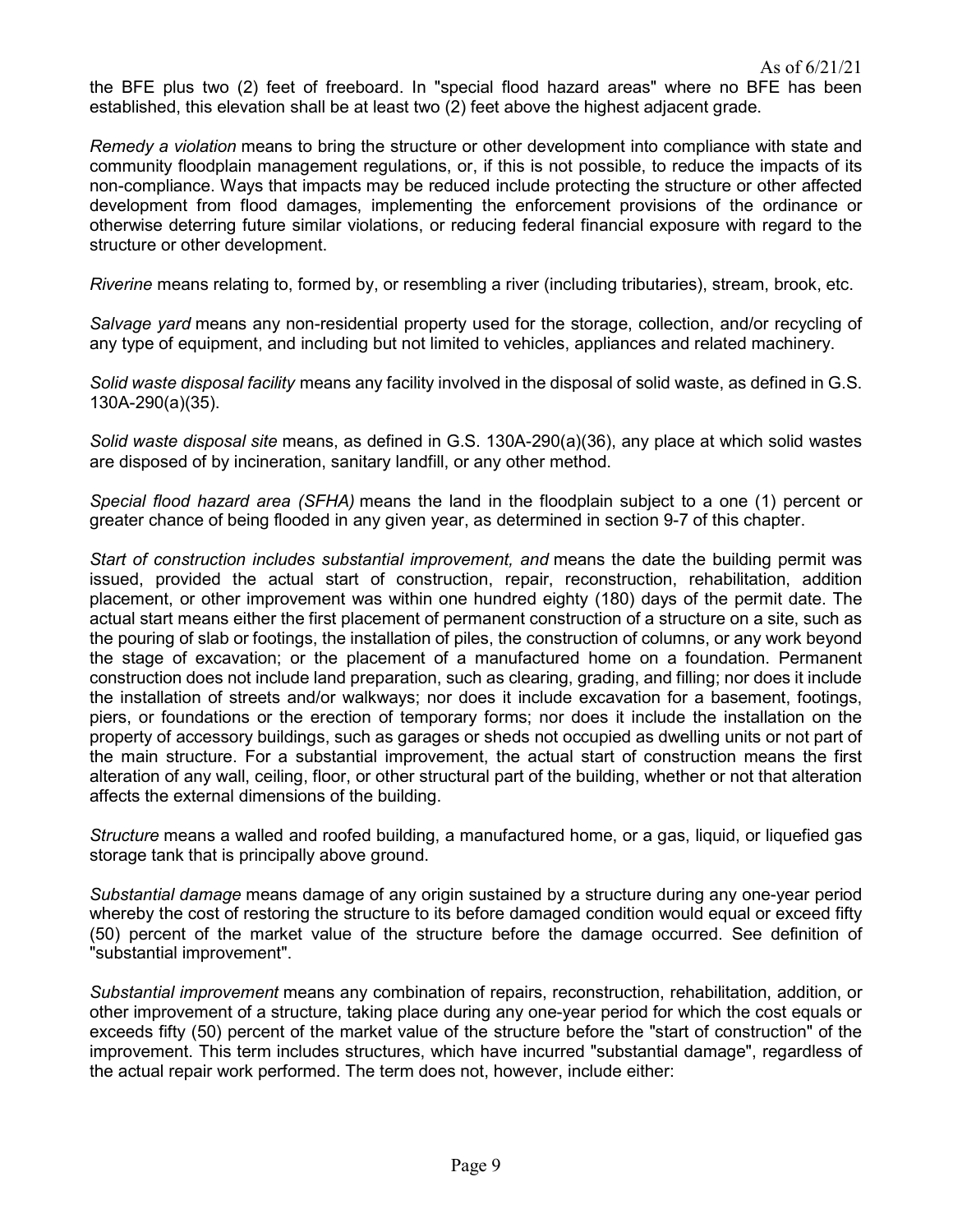- (a) Any correction of existing violations of state or community health, sanitary, or safety code specifications which have been identified by the community code enforcement official and which are the minimum necessary to assure safe living conditions; or
- (b) Any alteration of a historic structure, provided that the alteration will not preclude the structure's continued designation as a historic structure and the alteration is approved by variance issued pursuant to section 9-35 of this ordinance.

Technical Bulletin and Technical Fact Sheet means a FEMA publication that provides guidance concerning the building performance standards of the NFIP, which are contained in Title 44 of the U.S. Code of Federal Regulations at Section 60.3. The bulletins and fact sheets are intended for use primarily by State and local officials responsible for interpreting and enforcing NFIP regulations and by members of the development community, such as design professionals and builders. New bulletins, as well as updates of existing bulletins, are issued periodically as needed. The bulletins do not create regulations; rather they provide specific guidance for complying with the minimum requirements of existing NFIP regulations.

Temperature Controlled means having the temperature regulated by a heating and/or cooling system, built-in or appliance.

Variance is a grant of relief from the requirements of this chapter.

Violation means the failure of a structure or other development to be fully compliant with the community's floodplain management regulations. A structure or other development without the elevation certificate, other certifications, or other evidence of compliance required in articles II and III is presumed to be in violation until such time as that documentation is provided.

Water surface elevation (WSE) means the height, in relation to NAVD 88, of floods of various magnitudes and frequencies in the floodplains of riverine areas.

Watercourse means a lake, river, creek, stream, wash, channel or other topographic feature on or over which waters flow at least periodically. Watercourse includes specifically designated areas in which substantial flood damage may occur.

"Written" or "in writing" means written communication, including by electronic mail, executed by a staff member to document a determination, order, interpretation, notification, or other purpose identified by this chapter. Unless specified otherwise, in the absence of evidence to the contrary, delivery by first class mail shall be deemed received on the third business day following deposit of the item with the United States Postal Service and delivery by electronic mail shall be deemed received on the date sent.

(Ord. of 5-4-09, art. 2; Amend. of 9-6-11; Amend. of 10-15-18)

### Sec. 9-6. Lands to which this chapter applies.

This chapter shall apply to all special flood hazard areas within the jurisdiction of Rowan County excluding the extra territorial jurisdictions (ETJs) therein.

(Ord. of 5-4-09, art. 3, § A)

## Sec. 9-7. Basis for establishing the special flood hazard areas.

The special flood hazard areas are those identified under the cooperating technical state (CTS) agreement between the State of North Carolina and FEMA in its flood insurance study (FIS) dated November 16, 2018 for Rowan County and associated DFIRM panels, including any digital data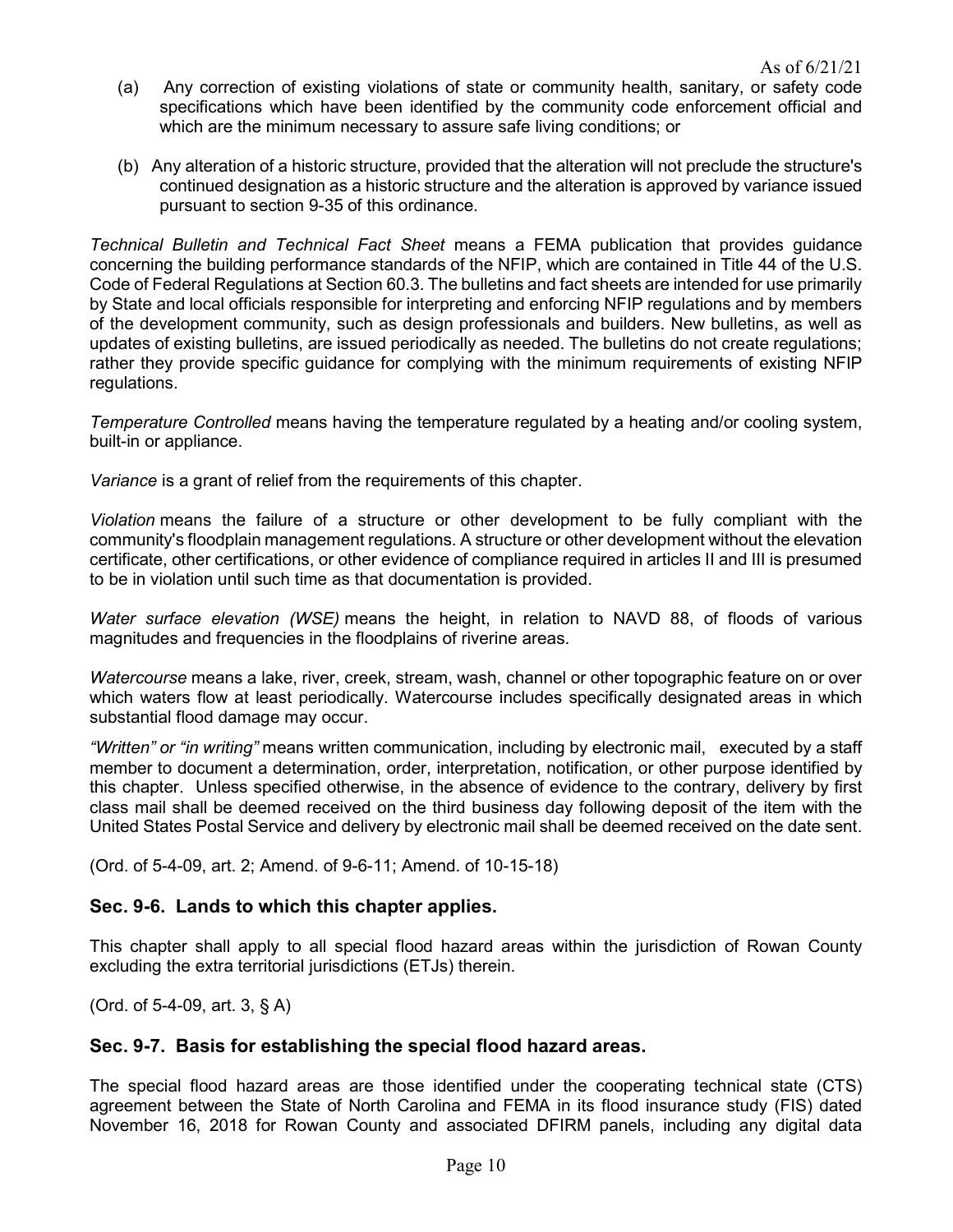(Ord. of 5-4-09, art. 3; Amend. of 10-15-18, § B)

# Sec. 9-8. Establishment of floodplain development permit.

A floodplain development permit shall be required in conformance with the provisions of this chapter prior to the commencement of any development activities within special flood hazard areas determined in accordance with the provisions of section 9-7 of this chapter.

(Ord. of 5-4-09, art. 3, § C)

# Sec. 9-9. Compliance.

No structure or land shall hereafter be located, extended, converted, altered, or developed in any way without full compliance with the terms of this chapter and other applicable regulations.

(Ord. of 5-4-09, art. 3, § D)

# Sec. 9-10. Abrogation and greater restrictions.

This chapter is not intended to repeal, abrogate, or impair any existing easements, covenants, or deed restrictions. However, where this chapter and another conflict or overlap, whichever imposes the more stringent restrictions shall prevail.

(Ord. of 5-4-09, art. 3, § E)

# Sec. 9-11. Interpretation.

In the interpretation and application of this chapter, all provisions shall be:

- (a) Considered as minimum requirements;
- (b) Liberally construed in favor of the governing body; and
- (c) Deemed neither to limit nor repeal any other powers granted under state statutes.

(Ord. of 5-4-09, art. 3, § F)

# Sec. 9-12. Warning and disclaimer of liability.

The degree of flood protection required by this chapter is considered reasonable for regulatory purposes and is based on scientific and engineering consideration. Larger floods can and will occur. Actual flood heights may be increased by man-made or natural causes. This ordinance does not imply that land outside the special flood hazard areas or uses permitted within such areas will be free from flooding or flood damages. This chapter shall not create liability on the part of Rowan County or by any officer or employee thereof for any flood damages that result from reliance on this chapter or any administrative decision lawfully made hereunder.

(Ord. of 5-4-09, art. 3, § G)

# Sec. 9-13. Penalties for violation.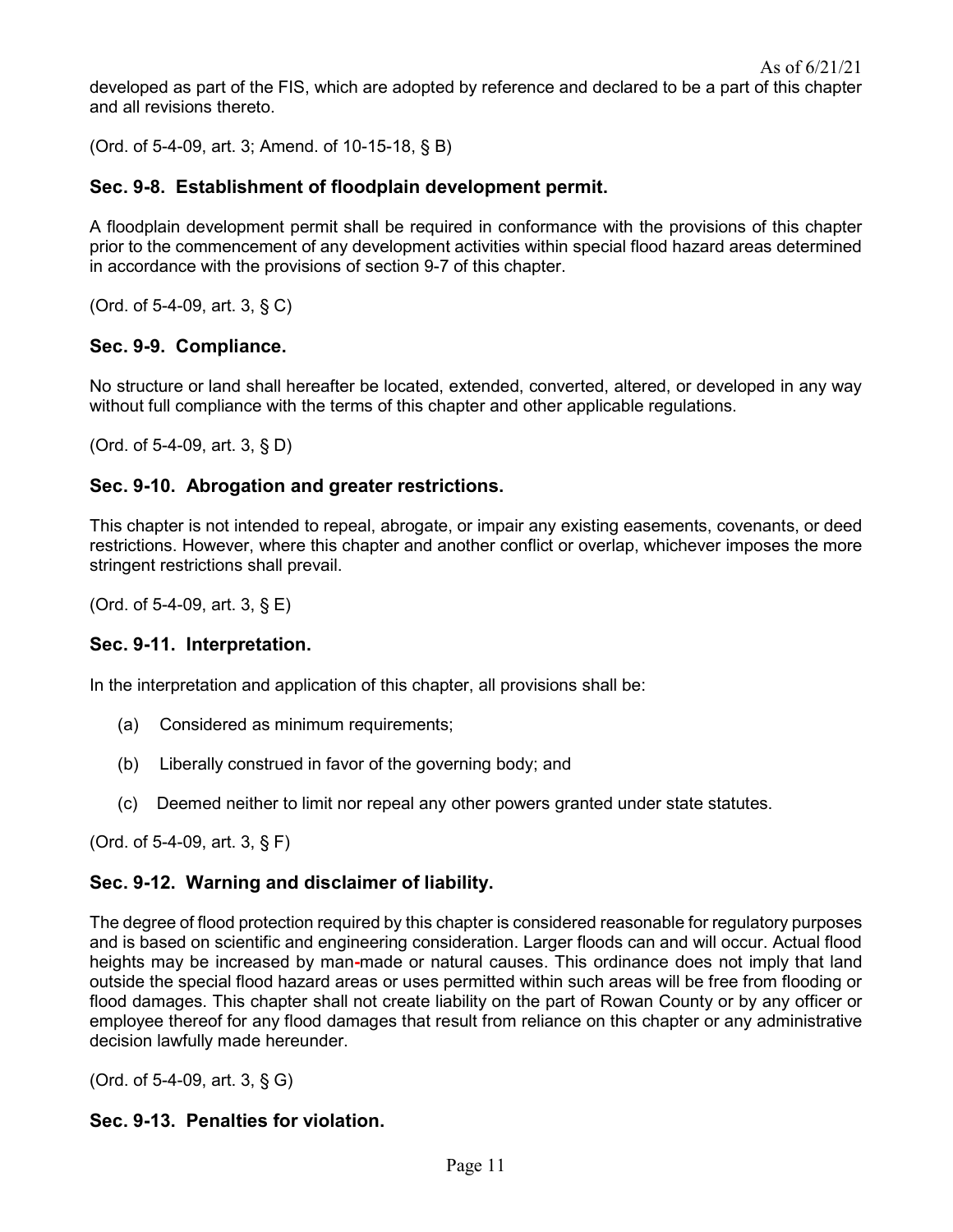Violation of the provisions of this chapter or failure to comply with any of its requirements, including violation of conditions and safeguards established in connection with grants of variance or special exceptions, shall constitute a Class 1 misdemeanor pursuant to NCGS 143-215.58. Any person who violates this chapter or fails to comply with any of its requirements shall, upon conviction thereof, be fined not more than fifty dollars (\$50.00) or imprisoned for not more than thirty (30) days, or both. Each day such violation continues shall be considered a separate offense. Nothing herein contained shall prevent Rowan County from taking such other lawful action as is necessary to prevent or remedy any violation.

(Ord. of 5-4-09, art. 3, § H)

## Secs. 9-14--9-30. Reserved.

## ARTICLE II. ADMINISTRATION

### Sec. 9-31. Designation of floodplain administrator.

The director of planning and development, hereinafter referred to as the "floodplain administrator", is hereby appointed to administer and implement the provisions of this chapter. In instances where the Floodplain Administrator receives assistance from others to complete tasks to administer and implement this ordinance, the Floodplain Administrator shall be responsible for the coordination and community's overall compliance with the National Flood Insurance Program and the provisions of this ordinance. The floodplain administrator or other staff member shall not make a final administrative decision concerning a request if they would have a conflict of interest as identified in section 21-314(b) of the Zoning Ordinance. If a staff member has a conflict of interest under this section, the decision shall be assigned to another staff member as designated by this chapter.

(Ord. of 5-4-09, art. 4, § A)

### Sec. 9-32. Floodplain development application, permit and certification requirements.

(1) Application requirements. Application for a floodplain development permit shall be made to the floodplain administrator prior to any development activities located within or adjacent to special flood hazard areas. All elevations referenced must use NAVD 88. The following items shall be presented to the floodplain administrator to apply for a floodplain development permit:

> (a) A plot plan drawn to scale which shall include, but shall not be limited to, the following specific details of the proposed floodplain development:

(i) The nature, location, dimensions, and elevations of the area of development/disturbance; existing and proposed structures, utility systems, grading/pavement areas, fill materials, storage areas, drainage facilities, and other development;

(ii) The boundary of the special flood hazard area as delineated on the FIRM or other flood map as determined in section 9-7, or a statement that the entire lot is within the special flood hazard area;

(iii) Flood zone(s) designation of the proposed development area as determined on the FIRM or other flood map as determined in section 9-7;

(iv) The boundary of the floodway(s) or non-encroachment area(s) as determined in section 9-7;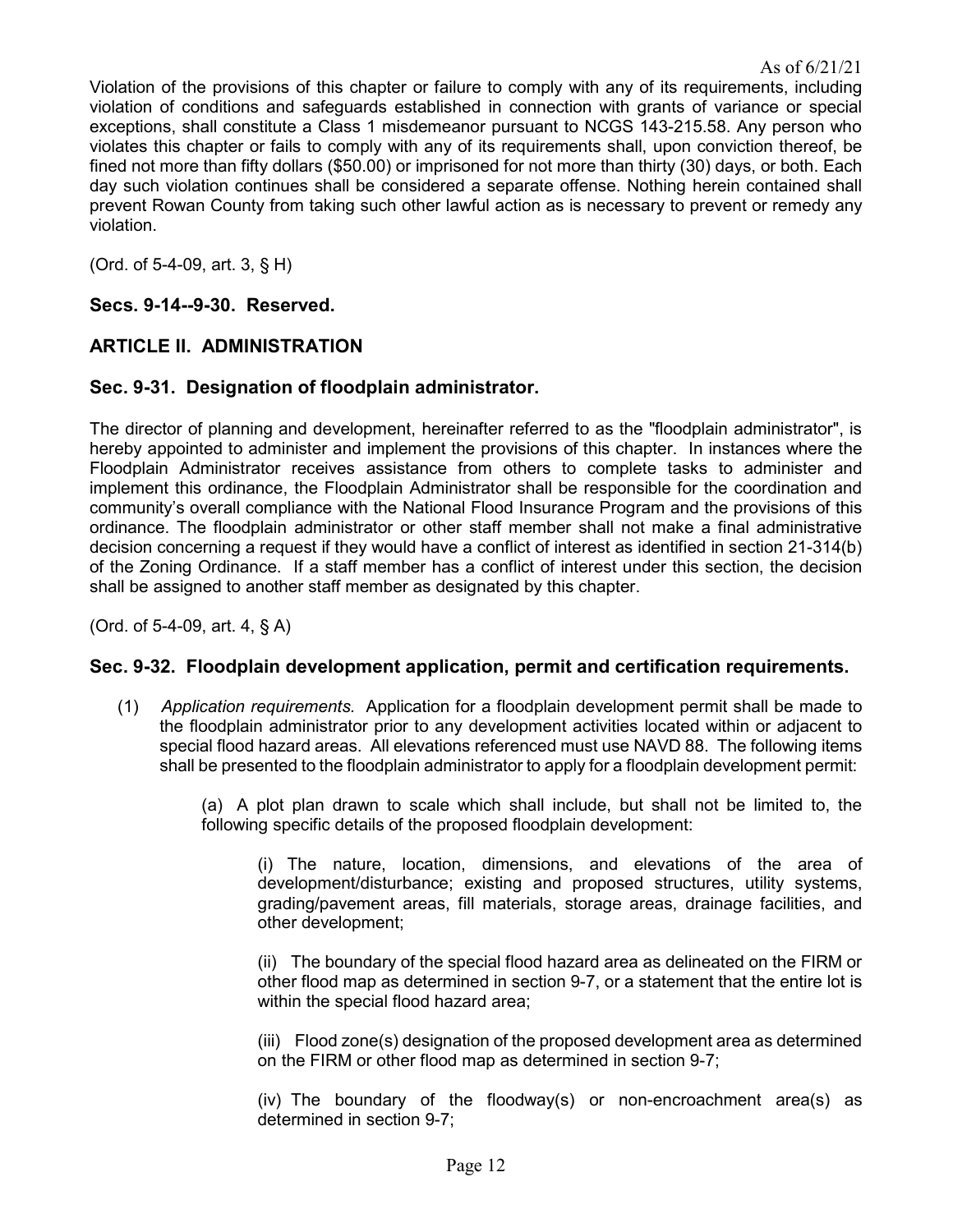(v) The base flood elevation (BFE) where provided as set forth in section 9-7, section 9-33 or section 9-54;

(vi) The old and new location of any watercourse that will be altered or relocated as a result of proposed development; and

(vii) The certification of the plot plan by a professional land surveyor or professional engineer. In lieu of this requirement, the floodplain administrator may provide necessary certifications for development adjacent to but not within the special flood hazard area.

(b) Proposed elevation, and method thereof, of all development within a special flood hazard area including, but not limited to:

(i) Elevation (in NAVD 1988) of the proposed reference level (including basement) of all structures;

(ii) Elevation (in NAVD 1988) to which any non-residential structure in zone AE or A will be floodproofed; and

(iii) Elevation (in NAVD 1988) to which any proposed utility systems will be elevated or floodproofed.

(c) If floodproofing, a floodproofing certificate (FEMA Form 086-0-34) with supporting data, an operational plan, and an inspection and maintenance plan that includes, but is not limited to, installation, exercise, and maintenance of floodproofing measures.

(d) A foundation plan, drawn to scale, which shall include details of the proposed foundation system to ensure all provisions of this chapter are met. These details include, but are not limited to:

(i) The proposed method of elevation, if applicable (i.e., fill, solid foundation perimeter wall, solid backfilled foundation, open foundation on columns/posts/piers/piles/shear walls); and

(ii) Openings to facilitate automatic equalization of hydrostatic flood forces on walls in accordance with subsection 9-52(4)(c) when solid foundation perimeter walls are used in zones A or AE.

(e) Usage details of any enclosed areas below the lowest floor.

(f) Plans and/or details for the protection of public utilities and facilities such as sewer, gas, electrical, and water systems to be located and constructed to minimize flood damage.

(g) Certification that all other local, state and federal permits required prior to floodplain development permit issuance have been received.

(h) Documentation for placement of recreational vehicles and/or temporary structures, when applicable, to ensure that the provisions of subsections 9-52(6) and (7) of this chapter are met.

(i) A description of proposed watercourse alteration or relocation, when applicable, including an engineering report on the effects of the proposed project on the flood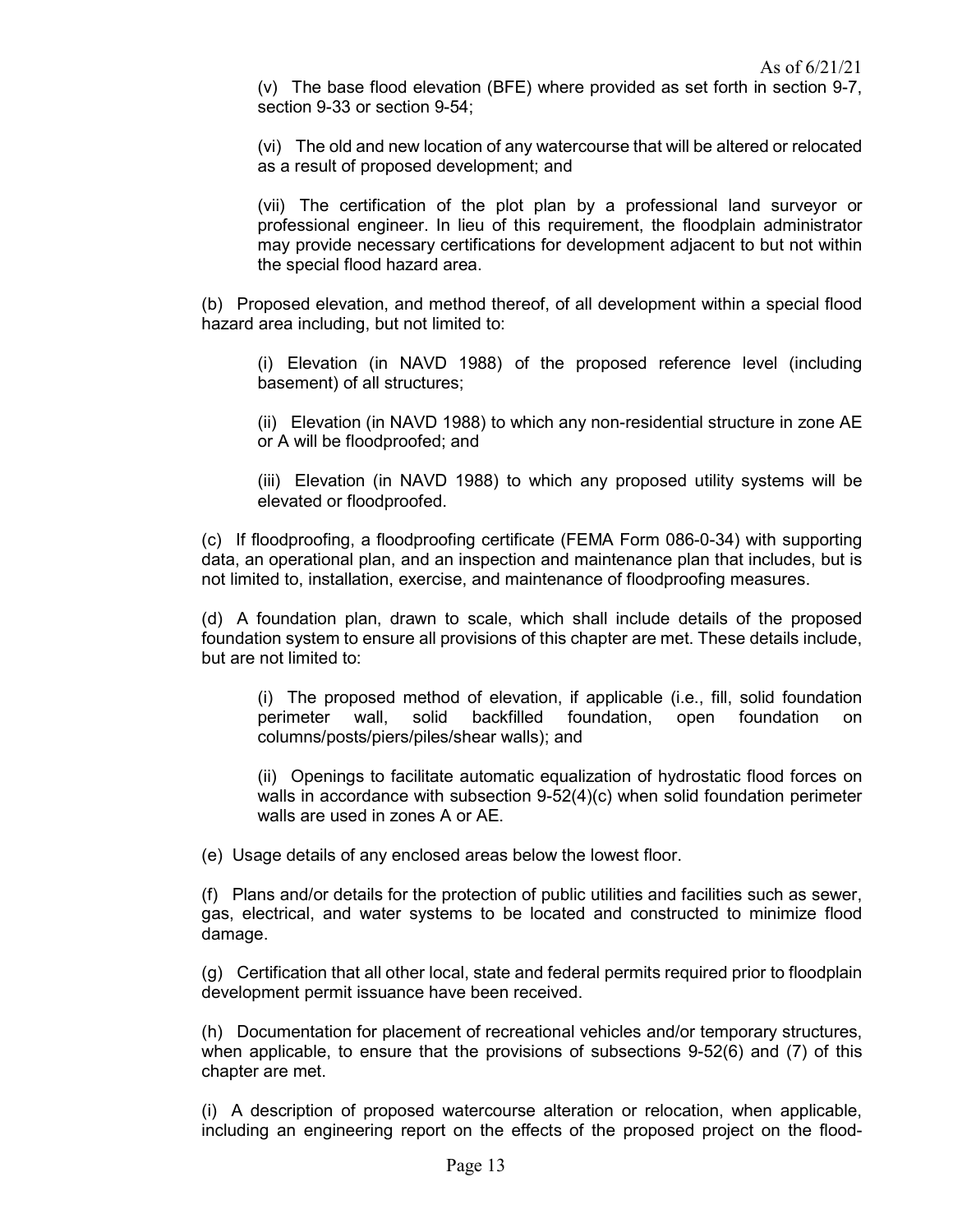carrying capacity of the watercourse and the effects to properties located both upstream and downstream; and a map (if not shown on plot plan) showing the location of the proposed watercourse alteration or relocation.

(2) Permit requirements. The floodplain development permit shall include, but not be limited to:

(a) A complete description of all the development to be permitted under the floodplain development permit (e.g. house, garage, pool, septic, bulkhead, cabana, pier, bridge, mining, dredging, filling, grading, paving, excavation or drilling operations, or storage of equipment or materials, etc.).

(b) The special flood hazard area determination for the proposed development in accordance with available data specified in section 9-7.

(c) The regulatory flood protection elevation required for the reference level and all attendant utilities.

(d) The regulatory flood protection elevation required for the protection of all public utilities.

(e) All certification submittal requirements with timelines.

(f) A statement that no fill material or other development shall encroach into the floodway or non-encroachment area of any watercourse unless the requirements of section 9-56 have been met.

(g) The flood openings requirements, if in zones A or AE.

(h) Limitations of below base flood elevation (BFE) enclosure uses (if applicable). (i.e., parking, building access and limited storage only.)

(i) A statement, that all materials below BFE / RFPE must be flood resistant materials.

#### (3) Certification requirements.

(a) Elevation certificates.

(i) An elevation certificate (FEMA Form 086-0-33) is required prior to the actual start of any new construction. It shall be the duty of the permit holder to submit to the floodplain administrator a certification of the elevation of the reference level, in NAVD 88. The floodplain administrator shall review the certificate data submitted. Deficiencies detected by such review shall be corrected by the permit holder prior to the beginning of construction. Failure to submit the certification or failure to make required corrections shall be cause to deny a floodplain development permit. In lieu of this requirement, the floodplain administrator may accept elevation data from a professional land surveyor sufficient to document current conditions and ensure proposed development will comply with this chapter.

(ii) An elevation certificate (FEMA Form 086-0-33) is required after the reference level is established. Within seven (7) calendar days of establishment of the reference level elevation, it shall be the duty of the permit holder to submit to the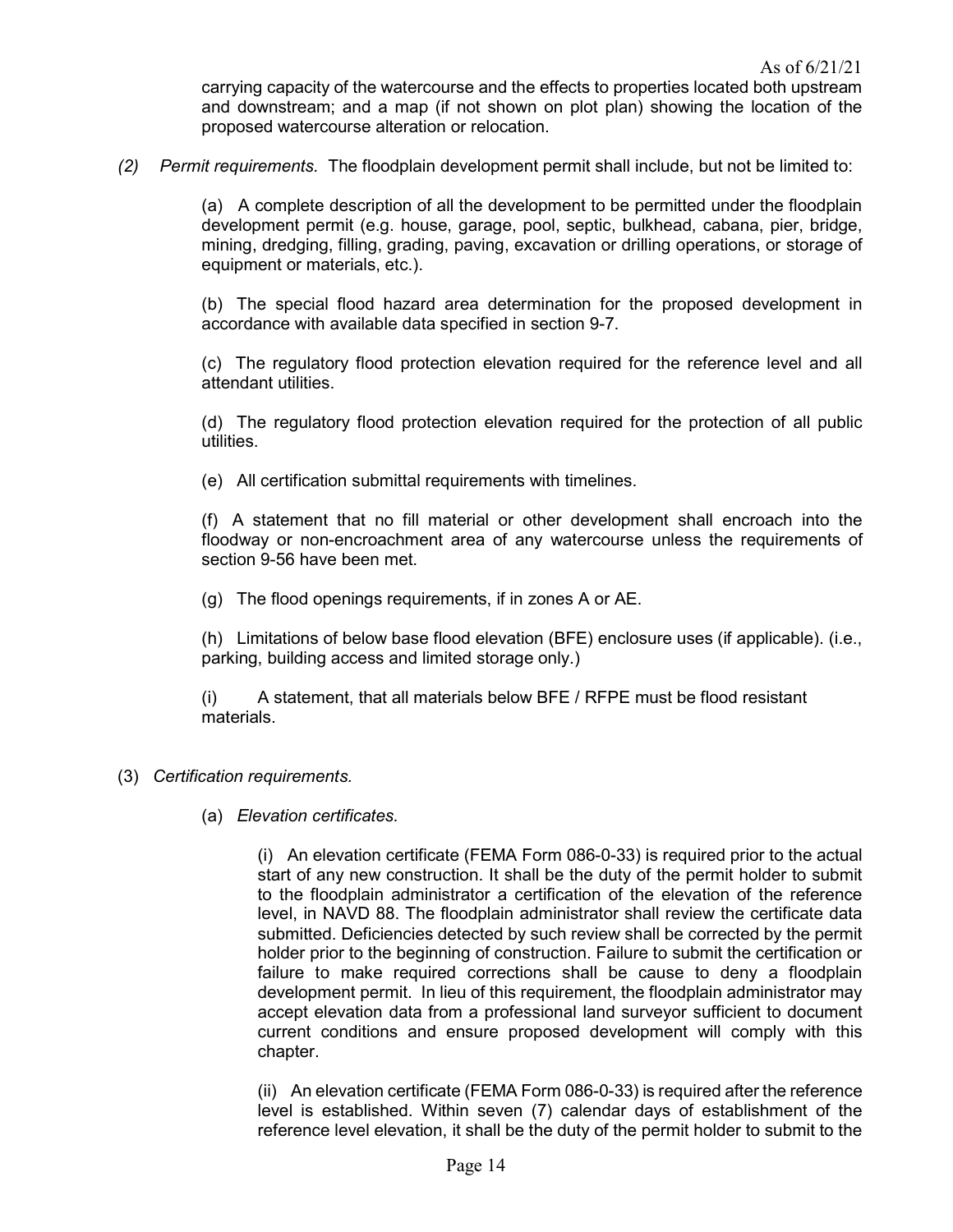floodplain administrator a certification of the elevation of the reference level, in NAVD 88. Any work done within the seven-day calendar period and prior to submission of the certification shall be at the permit holder's risk. The floodplain administrator shall review the certificate data submitted. Deficiencies detected by such review shall be corrected by the permit holder immediately and prior to further work being permitted to proceed. Failure to submit the certification or failure to make required corrections shall be cause to issue a stop work order for the project. In lieu of this requirement, the floodplain administrator may accept elevation data from a professional land surveyor sufficient to document current conditions and ensure proposed development will comply with this chapter.

(iii) A final as-built elevation certificate (FEMA Form 086-0-33) is required after construction is completed and prior to certificate of compliance/occupancy issuance. It shall be the duty of the permit holder to submit to the floodplain administrator a certification of final as-built construction of the elevation of the reference level and all attendant utilities. The floodplain administrator shall review the certificate data submitted. Deficiencies detected by such review shall be corrected by the permit holder immediately and prior to certificate of compliance/occupancy issuance. In some instances, another certification may be required to certify corrected as-built construction. Failure to submit the certification or failure to make required corrections shall be cause to withhold the issuance of a certificate of compliance/occupancy. The Finished Construction Elevation Certificate certifier shall provide at least 2 photographs showing the front and rear of the building taken within 90 days from the date of certification. The photographs must be taken with views confirming the building description and diagram number provided in Section A of the certificate. To the extent possible, these photographs should show the entire building including foundation. If the building has split-level or multi-level areas, provide at least 2 additional photographs showing side views of the building. In addition, when applicable, provide a photograph of the foundation showing a representative example of the flood openings or vents. All photographs must be in color and measure at least 3" × 3". Digital photographs are acceptable.

### (b) Floodproofing certificate.

(i) If non-residential floodproofing is used to meet the regulatory flood protection elevation requirements, a floodproofing certificate (FEMA Form 086-0-34), with supporting data, an operational plan, and an inspection and maintenance plan are required prior to the actual start of any new construction. It shall be the duty of the permit holder to submit to the floodplain administrator a certification of the floodproofed design elevation of the reference level and all attendant utilities, using NAVD 88. Floodproofing certification shall be prepared by or under the direct supervision of a professional engineer or architect and certified by same. The floodplain administrator shall review the certificate data, the operational plan, and the inspection and maintenance plan. Deficiencies detected by such review shall be corrected by the applicant prior to permit approval. Failure to submit the certification or failure to make required corrections shall be cause to deny a floodplain development permit. Failure to construct in accordance with the certified design shall be cause to withhold the issuance of a certificate of compliance/occupancy.

(ii) A final Finished Construction Floodproofing Certificate (FEMA Form 086-0- 34), with supporting data, an operational plan, and an inspection and maintenance plan are required prior to the issuance of a Certificate of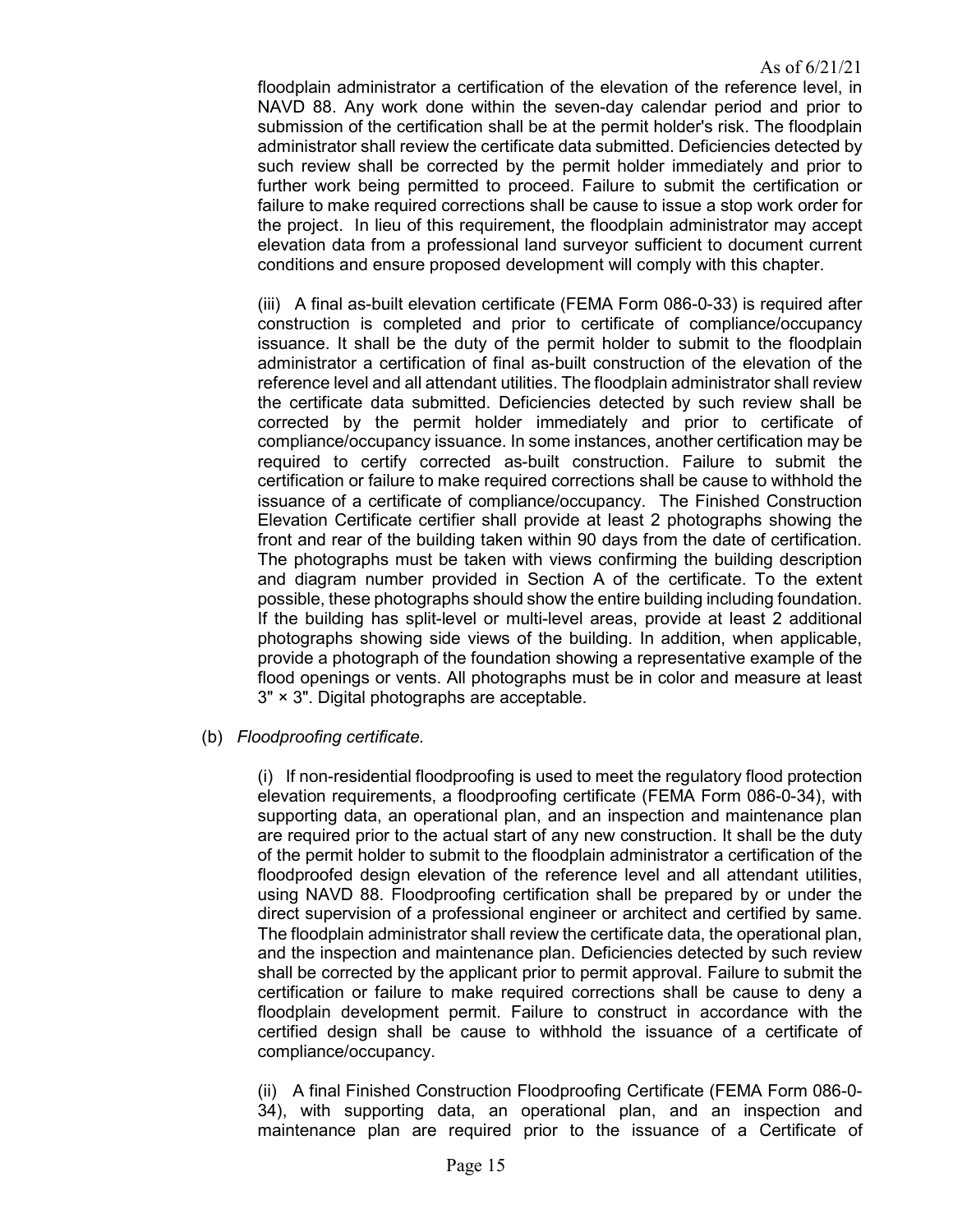Compliance/Occupancy. It shall be the duty of the permit holder to submit to the Floodplain Administrator a certification of the floodproofed design elevation of the reference level and all attendant utilities, using NAVD 1988. Floodproofing certificate shall be prepared by or under the direct supervision of a professional engineer or architect and certified by same. The Floodplain Administrator shall review the certificate data, the operational plan, and the inspection and maintenance plan. Deficiencies detected by such review shall be corrected by the applicant prior to Certificate of Occupancy. Failure to submit the certification or failure to make required corrections shall be cause to deny a Floodplain Development Permit. Failure to construct in accordance with the certified design shall be cause to deny a Certificate of Compliance/Occupancy.

(c) If a manufactured home is placed within zone A or AE and the elevation of the chassis is more than thirty-six (36) inches in height above grade, an engineered foundation certification is required in accordance with the provisions of subsection 9- 52(3)(b).

(d) If a watercourse is to be altered or relocated, a description of the extent of watercourse alteration or relocation; a professional engineer's certified report on the effects of the proposed project on the flood-carrying capacity of the watercourse and the effects to properties located both upstream and downstream; and a map showing the location of the proposed watercourse alteration or relocation shall all be submitted by the permit applicant prior to issuance of a floodplain development permit.

(e) Certification exemptions. The following structures, if located within zone A or AE, are exempt from the elevation / floodproofing certification requirements specified in items (a) and (b) of this subsection:

- (i) Recreational vehicles meeting requirements of subsection 9-52(6);
- (ii) Temporary structures meeting requirements of subsection 9-52(7); and

(iii) Accessory structures one hundred fifty (150) square feet or less or that is a minimal investment of \$5,000 or less and meeting requirements of subsection 9- 52(8).

(4) Determinations for existing buildings and structures.

For applications for building permits to improve buildings and structures, including alterations, movement, enlargement, replacement, repair, change of occupancy, additions, rehabilitations, renovations, substantial improvements, repairs of substantial damage, and any other improvement of or work on such buildings and structures, the Floodplain Administrator, in coordination with the Building Official, shall:

(a) Estimate the market value, or require the applicant to obtain an appraisal of the market value prepared by a qualified independent appraiser, of the building or structure before the start of construction of the proposed work; in the case of repair, the market value of the building or structure shall be the market value before the damage occurred and before any repairs are made;

(b) Compare the cost to perform the improvement, the cost to repair a damaged building to its pre-damaged condition, or the combined costs of improvements and repairs, if applicable, to the market value of the building or structure;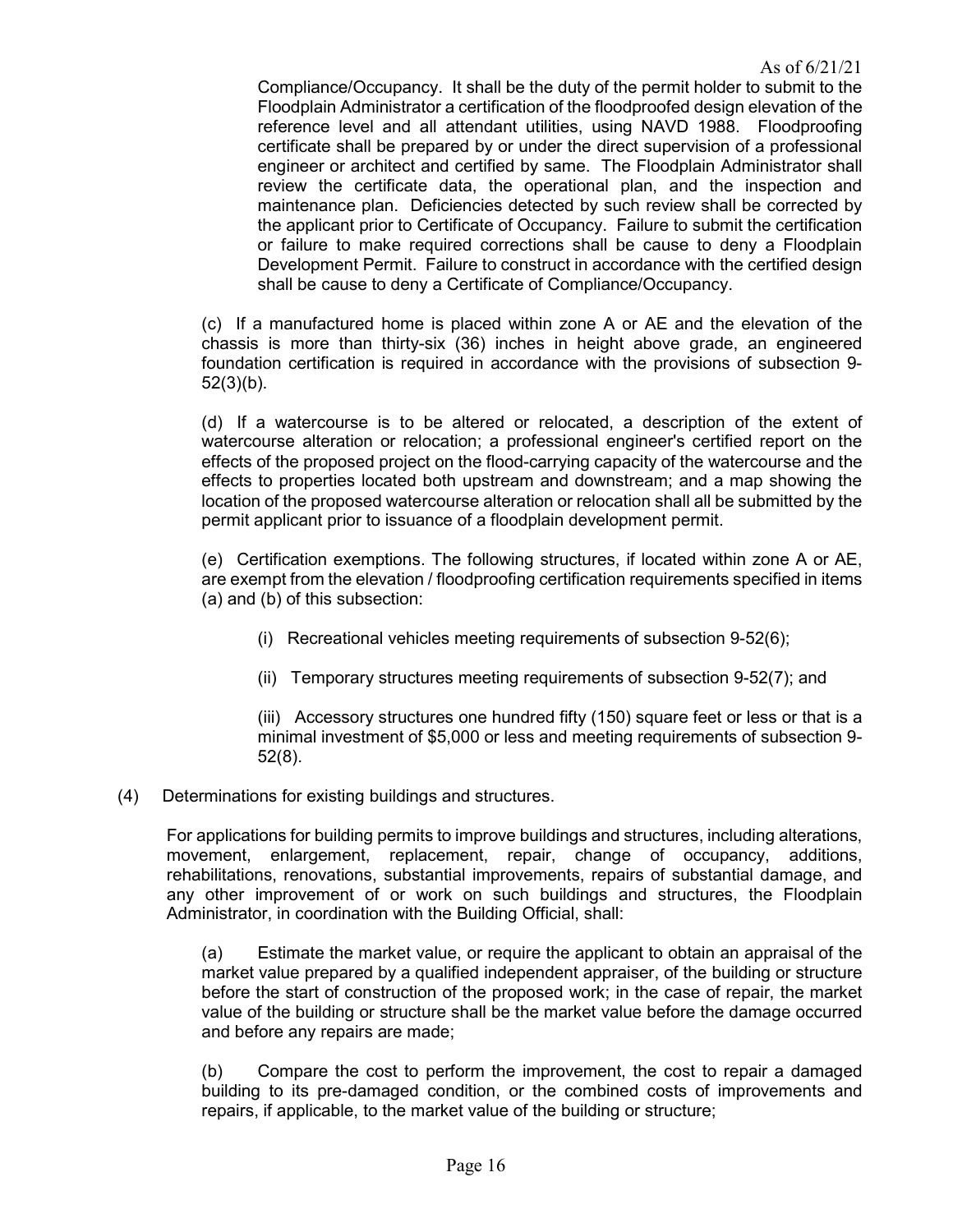(c) Determine and document whether the proposed work constitutes substantial improvement or repair of substantial damage; and

(d) Notify the applicant if it is determined that the work constitutes substantial improvement or repair of substantial damage and that compliance with the flood resistant construction requirements of the NC Building Code and this ordinance is required.

(Ord. of 5-4-09, art. 4; Amend. of 10-15-18, § B)

### Sec. 9-33. Duties and responsibilities of the floodplain administrator.

The floodplain administrator shall perform, but not be limited to, the following duties:

- (1) Review all floodplain development applications and issue permits for all proposed development within special flood hazard areas to assure that the requirements of this chapter have been satisfied.
- (2) Review all proposed development within special flood hazard areas to assure that all necessary local, state and federal permits have been received, including Section 404 of the Federal Water Pollution Control Act Amendments of 1972, 33 U.S.C. 1334.
- (3) Notify adjacent communities and the North Carolina Department of Public Safety, Division of Emergency Management, State Coordinator for the National Flood Insurance Program prior to any alteration or relocation of a watercourse, and submit evidence of such notification to the Federal Emergency Management Agency (FEMA).
- (4) Assure that maintenance is provided within the altered or relocated portion of said watercourse so that the flood-carrying capacity is maintained.
- (5) Prevent encroachments into floodways and non-encroachment areas unless the certification and flood hazard reduction provisions of section 9-56 are met.
- (6) Obtain actual elevation (in NAVD 88) of the reference level (including basement) and all attendant utilities of all new and substantially improved structures, in accordance with the provisions of subsection 9-32(3).
- (7) Obtain actual elevation (in NAVD 88) to which all new and substantially improved structures and utilities have been floodproofed, in accordance with the provisions of subsection 9-32(3).
- (8) Obtain actual elevation (in NAVD 88) of all public utilities in accordance with the provisions of subsection 9-32(3).
- (9) When floodproofing is utilized for a particular structure, obtain certifications from a registered professional engineer or architect in accordance with the provisions of subsection 9-32(3) and subsection 9-52(2).
- (10) Where interpretation is needed as to the exact location of boundaries of the special flood hazard areas, floodways, or non-encroachment areas (for example, where there appears to be a conflict between a mapped boundary and actual field conditions), make the necessary interpretation. The person contesting the location of the boundary shall be given a reasonable opportunity to appeal the interpretation as provided in this article.
- (11) When base flood elevation (BFE) data has not been provided in accordance with the provisions of section 9-7, obtain, review, and reasonably utilize any BFE data, along with floodway data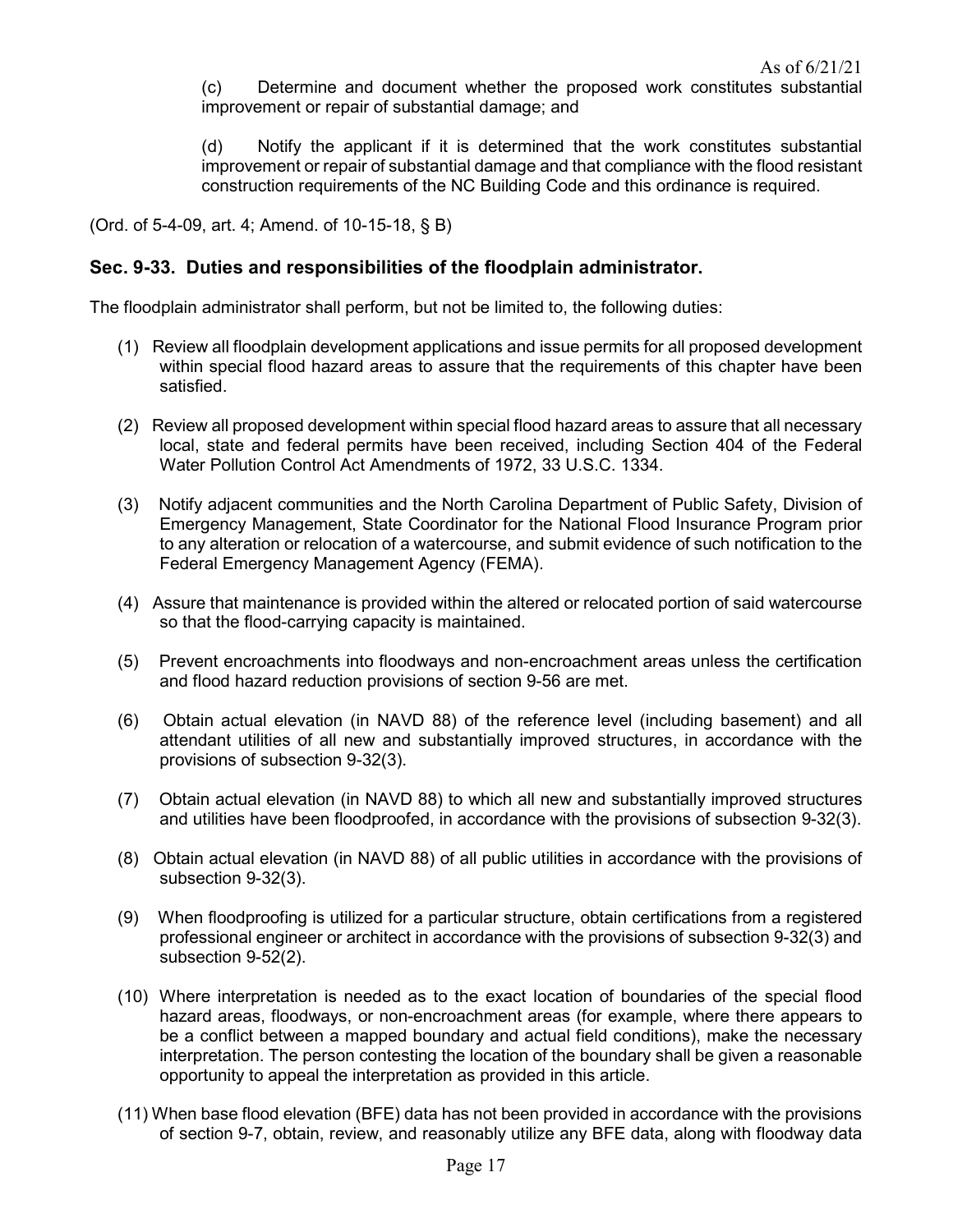or non-encroachment area data available from a federal, state, or other source, including data developed pursuant to subsection  $9-54(2)(b)$ , in order to administer the provisions of this chapter.

- (12) When base flood elevation (BFE) data is provided but no floodway or non-encroachment area data has been provided in accordance with the provisions of section 9-7, obtain, review, and reasonably utilize any floodway data or non-encroachment area data available from a federal, state, or other source in order to administer the provisions of this chapter.
- (13) When the lowest floor and the lowest adjacent grade of a structure or the lowest ground elevation of a parcel in a special flood hazard area is above the base flood elevation (BFE), advise the property owner of the option to apply for a letter of map amendment (LOMA) from FEMA. Maintain a copy of the (LOMA) issued by FEMA in the floodplain development permit file.
- (14) Permanently maintain all records that pertain to the administration of this ordinance and make these records available for public inspection, recognizing that such information may be subject to the Privacy Act of 1974, as amended.
- (15) Make on-site inspections of work in progress. As the work pursuant to a floodplain development permit progresses, the floodplain administrator shall make as many inspections of the work as may be necessary to ensure that the work is being done according to the provisions of the local ordinance and the terms of the permit. In exercising this power, the floodplain administrator has a right, upon presentation of proper credentials, to enter on any premises within the jurisdiction of the community at any reasonable hour for the purposes of inspection or other enforcement action.
- (16) Issue stop work orders as required. Whenever a building or part thereof is being constructed, reconstructed, altered, or repaired in violation of this ordinance, the floodplain administrator may order the work to be immediately stopped. The stop work order shall be in writing and directed to the person doing or in charge of the work, the permit holder, if applicable, and the property owner provided by personal delivery, electronic delivery, or first-class mail. The stop work order shall state the specific work to be stopped, the specific reason(s) for the stoppage, and the condition(s) under which the work may be resumed. Violation of a stop work order constitutes a misdemeanor.
- (17) Revoke floodplain development permits as required. The floodplain administrator may revoke and require the return of the floodplain development permit by notifying the permit holder in writing stating the reason(s) for the revocation. Permits shall be revoked for any substantial departure from the approved application, plans, and specifications; for refusal or failure to comply with the requirements of state or local laws; or for false statements or misrepresentations made in securing the permit. Any floodplain development permit mistakenly issued in violation of an applicable state or local law may also be revoked. Revocations shall be noted in writing and delivered to the holder of the development approval stating the reason thereof. Staff shall follow the same development review and approval process required for the issuance of the approval for any revocation.
- (18) Make periodic inspections throughout the special flood hazard areas within the jurisdiction of the community. The floodplain administrator and each member of his or her inspections department shall have a right, upon presentation of proper credentials, to enter on any premises within the territorial jurisdiction of the department at any reasonable hour for the purposes of inspection or other enforcement action.
- (19) Follow through with corrective procedures of section 9-34.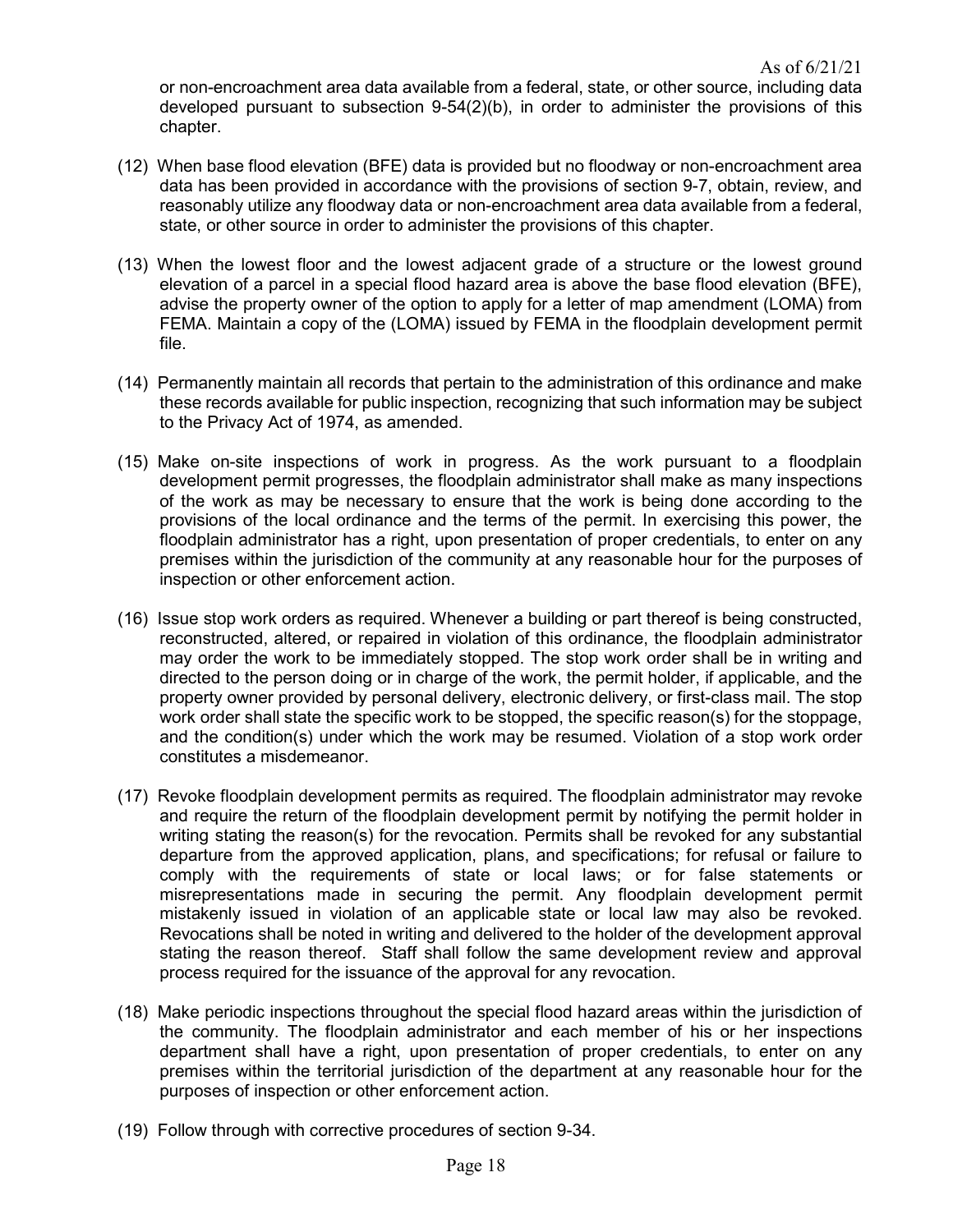- (20) Review, provide input, and make recommendations for variance requests.
- (21) Maintain a current map repository to include, but not limited to, historical and effective FIS Report, historical and effective FIRM and other official flood maps and studies adopted in accordance with the provisions of section 9-7 of this chapter, including any revisions thereto including letters of map change issued by FEMA. Notify state and FEMA of mapping needs.
- (22) Coordinate revisions to FIS reports and FIRMs, including letters of map revision based on fill (LOMR-Fs) and letters of map revision (LOMRs).

(Ord. of 5-4-09, art. 4; Amend. of 10-15-18, § C)

### Sec. 9-34. Corrective procedures.

- (1) Violations to be corrected. When the floodplain administrator finds violations of applicable state and local laws, it shall be his or her duty to notify the owner or occupant of the building of the violation. The owner or occupant shall immediately remedy each of the violations of law cited in such notification.
- (2) Actions in event of failure to take corrective action. If the owner of a building or property shall fail to take prompt corrective action, the floodplain administrator shall give the owner written notice, by certified or registered mail to the owner's last known address or by personal service, stating:

(a) That the building or property is in violation of the floodplain management regulations;

(b) That an administrative hearing will be held before the floodplain administrator at a designated place and time, not later than ten (10) days after the date of the notice, at which time the owner shall be entitled to be heard in person or by counsel and to present arguments and evidence pertaining to the matter; and

(c) That following the administrative hearing, the floodplain administrator may issue an order to alter, vacate, or demolish the building; or to remove fill as applicable.

- (3) Order to take corrective action. If, upon an administrative hearing held pursuant to the notice prescribed above, the floodplain administrator shall find that the building or development is in violation of the flood damage prevention ordinance, he or she shall issue an order in writing to the owner, requiring the owner to remedy the violation within a specified time period, not less than sixty (60) calendar days, nor more than one-hundred-eighty (180) calendar days. Where the floodplain administrator finds that there is imminent danger to life or other property, he or she may order that corrective action be taken in such lesser period as may be feasible.
- (4) Appeal. Any person with standing under G.S. 160D-1402(c) may appeal an administrative decision to the board of adjustment by giving notice of appeal in writing to the clerk to the Board of Adjustment within thirty (30) days of receiving actual or constructive notice of the decision. Appeals from an administrative decision of this chapter shall follow the procedure outlined in section 21-315 and 21-331 of the Zoning Ordinance. In the absence of an appeal, the order of the floodplain administrator shall be final. The board of adjustment shall hear an appeal within a reasonable time and may affirm, modify and affirm, or revoke the order.
- (5) Failure to comply with order. If the owner of a building or property fails to comply with an order to take corrective action for which no appeal has been made or fails to comply with an order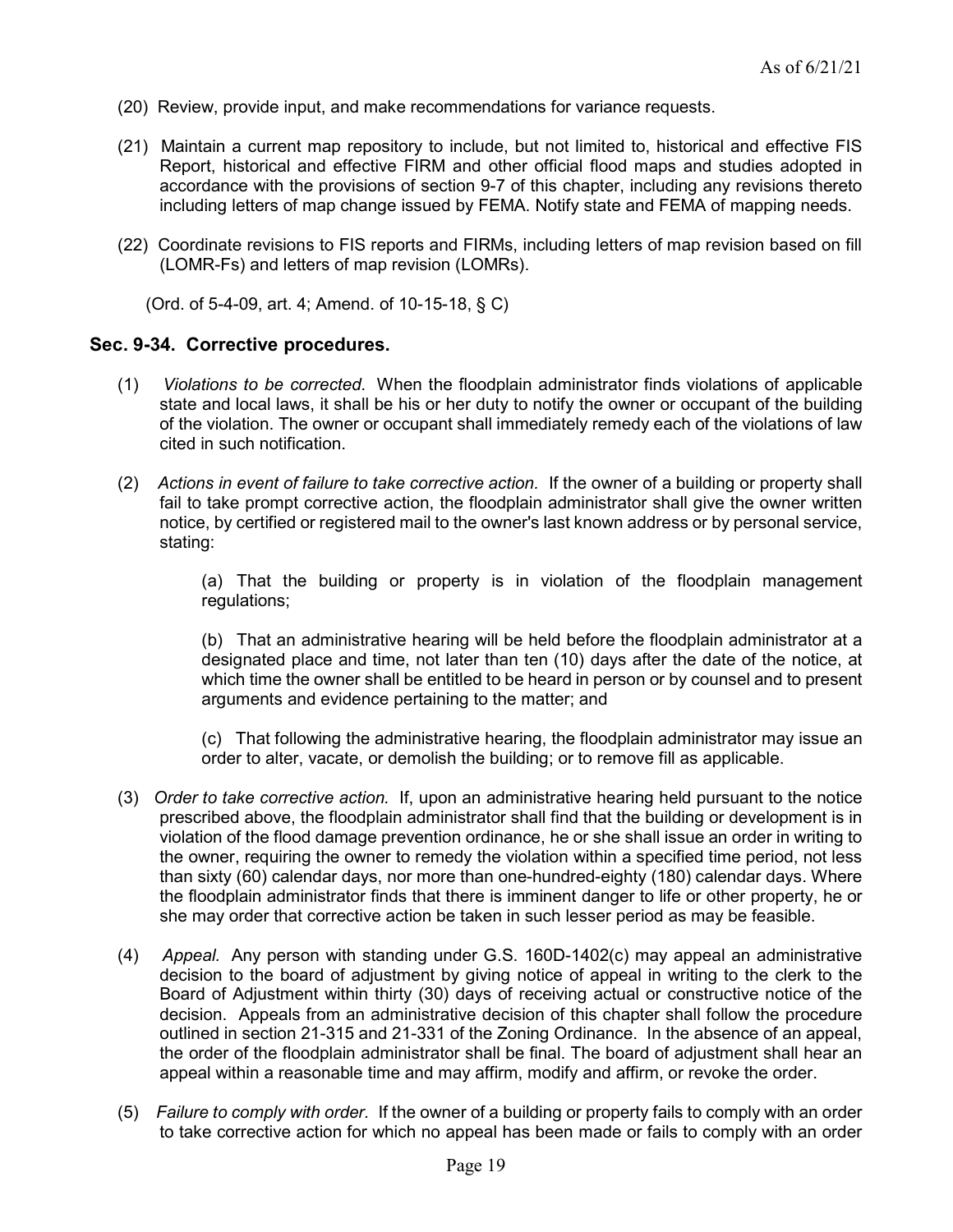of the board of adjustment following an appeal, the owner shall be guilty of a Class 1 misdemeanor and shall be punished at the discretion of the court.

(Ord. of 5-4-09, art. 4, § D)

# Sec. 9-35. Variance procedures.

- (1) The board of adjustment as established by Rowan County, hereinafter referred to as the "appeal board", shall hear and decide requests for variances from the requirements of this chapter.
- (2) Any person aggrieved by the decision of the appeal board may appeal such decision to the court, as provided in Chapter 7A of the North Carolina General Statutes.
- (3) Variances may be issued for:

(a) The repair or rehabilitation of historic structures upon the determination that the proposed repair or rehabilitation will not preclude the structure's continued designation as a historic structure and that the variance is the minimum necessary to preserve the historic character and design of the structure;

(b) Functionally dependent facilities if determined to meet the definition as stated in section 9-5 of this chapter, provided provisions of subsection (9)(b), (c), and (e) have been satisfied, and such facilities are protected by methods that minimize flood damages during the base flood and create no additional threats to public safety;

- (c) Any other type of development, provided it meets the requirements of this section.
- (4) In passing upon variances, the appeal board shall consider all technical evaluations, all relevant factors, all standards specified in other sections of this chapter, and:
	- (a) The danger that materials may be swept onto other lands to the injury of others;
	- (b) The danger to life and property due to flooding or erosion damage;

(c) The susceptibility of the proposed facility and its contents to flood damage and the effect of such damage on the individual owner;

(d) The importance of the services provided by the proposed facility to the community;

(e) The necessity to the facility of a waterfront location as defined under section 9-5 of this chapter as a functionally dependent facility, where applicable;

(f) The availability of alternative locations, not subject to flooding or erosion damage, for the proposed use;

(g) The compatibility of the proposed use with existing and anticipated development;

(h) The relationship of the proposed use to the comprehensive plan and floodplain management program for that area;

(i) The safety of access to the property in times of flood for ordinary and emergency vehicles;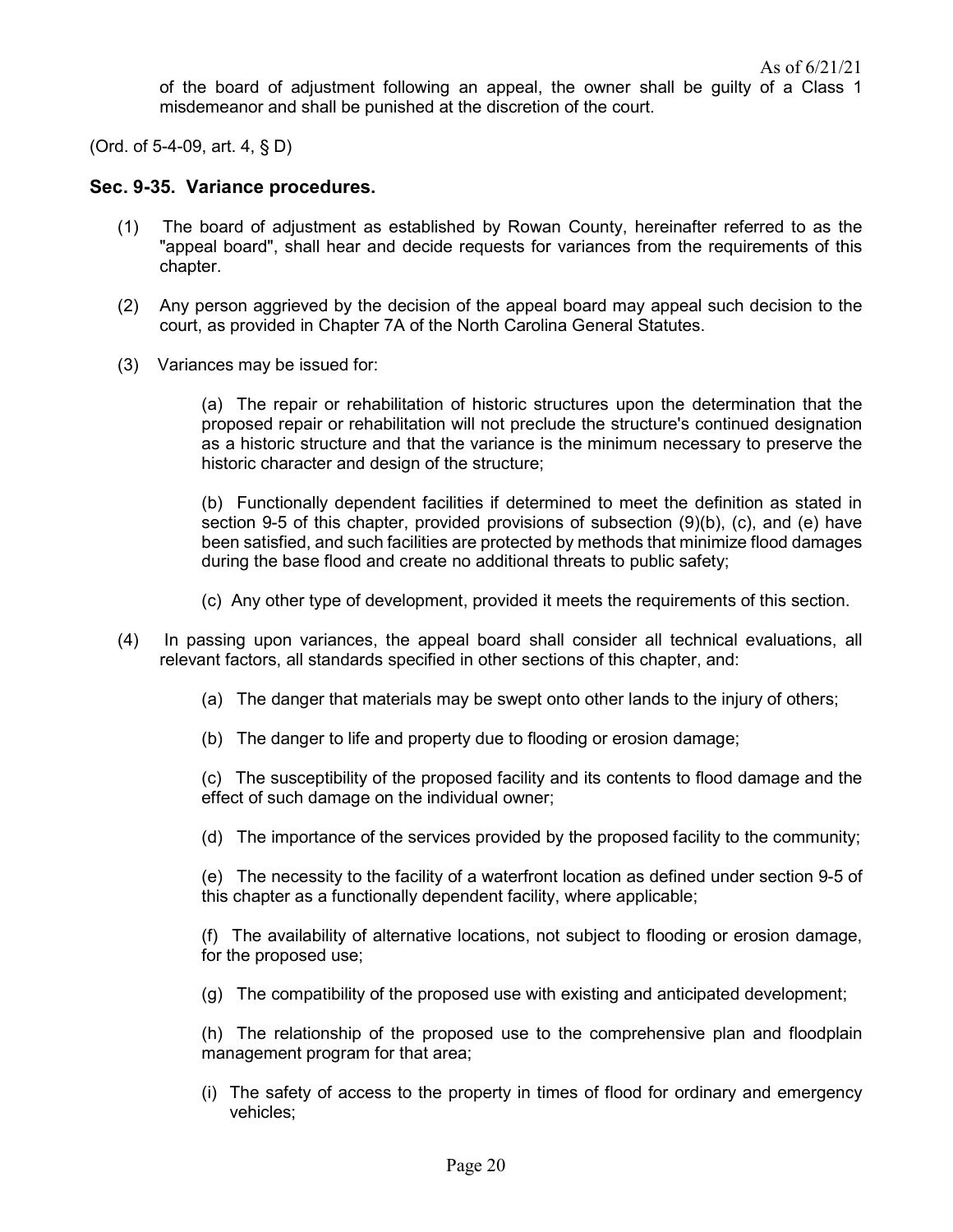(j) The expected heights, velocity, duration, rate of rise, and sediment transport of the floodwaters and the effects of wave action, if applicable, expected at the site; and

(k) The costs of providing governmental services during and after flood conditions including maintenance and repair of public utilities and facilities such as sewer, gas, electrical and water systems, and streets and bridges.

- (5) A written report addressing each of the above factors shall be submitted with the application for a variance.
- (6) Upon consideration of the factors listed above and the purposes of this chapter, the appeal board may attach such conditions to the granting of variances as it deems necessary to further the purposes and objectives of this chapter.
- (7) Any applicant to whom a variance is granted shall be given written notice specifying the difference between the base flood elevation (BFE) and the elevation to which the structure is to be built and that such construction below the BFE increases risks to life and property, and that the issuance of a variance to construct a structure below the BFE will result in increased premium rates for flood insurance up to twenty-five dollars (\$25.00) per one hundred dollars (\$100.00) of insurance coverage. Such notification shall be maintained with a record of all variance actions, including justification for their issuance.
- (8) The floodplain administrator shall maintain the records of all appeal actions and report any variances to the Federal Emergency Management Agency and the State of North Carolina upon request.
- (9) Conditions for variances:

(a) Variances shall not be issued when the variance will make the structure in violation of other federal, state, or local laws, regulations, or ordinances;

(b) Variances shall not be issued within any designated floodway or non-encroachment area if the variance would result in any increase in flood levels during the base flood discharge;

(c) Variances shall only be issued upon a determination that the variance is the minimum necessary, considering the flood hazard, to afford relief;

- (d) Variances shall only be issued prior to development permit approval;
- (e) Variances shall only be issued upon:
	- (i) A showing of good and sufficient cause;

(ii) A determination that failure to grant the variance would result in exceptional hardship; and

(iii) A determination that the granting of a variance will not result in increased flood heights, additional threats to public safety, or extraordinary public expense, create nuisance, cause fraud on or victimization of the public, or conflict with existing local laws or ordinances.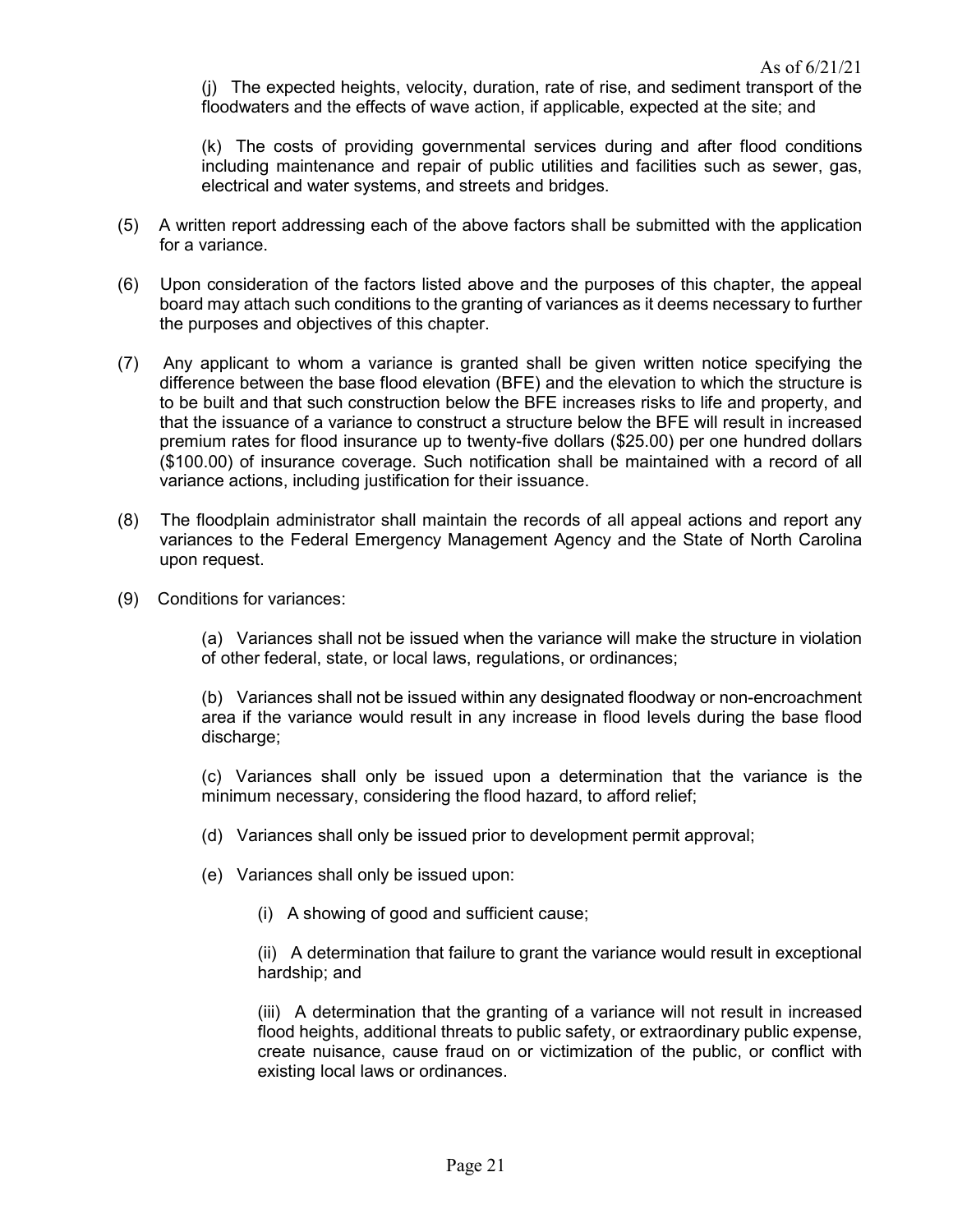- (10) A variance may be issued for solid waste disposal facilities or sites, hazardous waste management facilities, salvage yards, and chemical storage facilities that are located in special flood hazard areas provided that all of the following conditions are met:
	- (a) The use serves a critical need in the community.
	- (b) No feasible location exists for the use outside the special flood hazard area.

(c) The reference level of any structure is elevated or floodproofed to at least the regulatory flood protection elevation.

(d) The use complies with all other applicable federal, state and local laws.

(e) Rowan County has notified the Secretary of the North Carolina Department of Public Safety of its intention to grant a variance at least thirty (30) calendar days prior to granting the variance.

(Ord. of 5-4-09, art. 4; Amend. of 10-15-18, § E)

Sec. 9-36. Ordinance amendments.

This ordinance may be amended in accordance with the procedures outlined in section 21-315 and 21- 361 of the Zoning Ordinance with the exception of the statement of consistency requirement. Prior to considering any amendment, the floodplain administrator shall receive confirmation from the North Carolina Department of Public Safety, Division of Emergency Management that the ordinance would remain FEMA compliant for communities participating in the NFIP should the amendment be approved.

#### Secs. 9-37--9-50. Reserved.

### ARTICLE III. PROVISIONS FOR FLOOD HAZARD REDUCTION

#### Sec. 9-51. General standards.

In all special flood hazard areas the following provisions are required:

- (1) All new construction and substantial improvements shall be designed (or modified) and adequately anchored to prevent flotation, collapse, and lateral movement of the structure.
- (2) All new construction and substantial improvements shall be constructed with materials and utility equipment resistant to flood damage in accordance with the FEMA Technical Bulletin 2, Flood Damage-Resistant Materials Requirements.
- (3) All new construction and substantial improvements shall be constructed by methods and practices that minimize flood damages.
- (4) All new electrical, heating, ventilation, plumbing, air conditioning equipment, and other service equipment shall be located at or above the RFPE or designed and installed to prevent water from entering or accumulating within the components during the occurrence of the base flood. These include, but are not limited to, HVAC equipment, water softener units, bath / kitchen fixtures, ductwork, electric / gas meter panels / boxes, utility / cable boxes, hot water heaters, and electric outlets / switches.

(a) Replacements part of a substantial improvement, electrical, heating, ventilation, plumbing, air conditioning equipment, and other service equipment shall also meet the above provisions.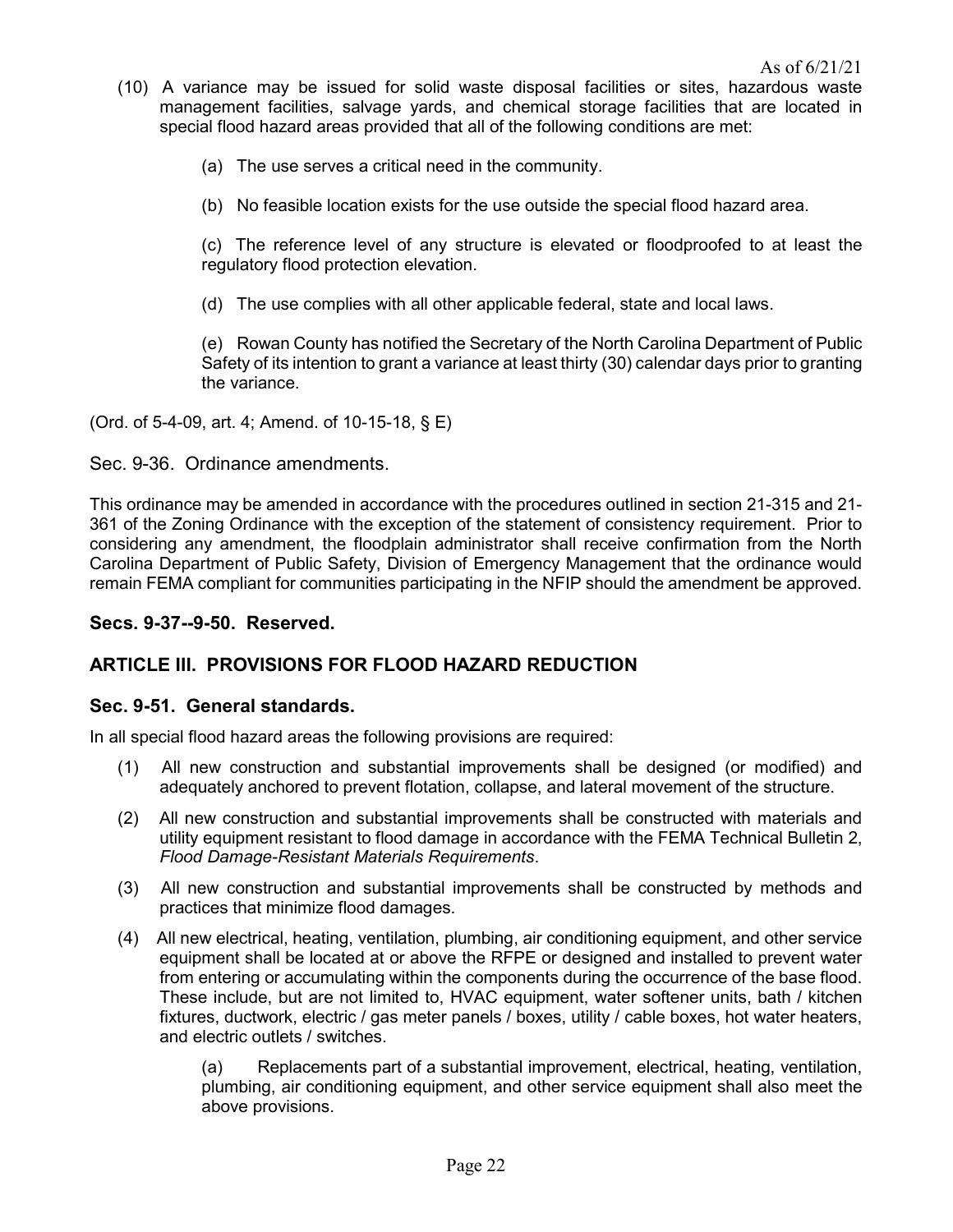(b) Replacements that are for maintenance and not part of a substantial improvement, may be installed at the original location provided the addition and / or improvements only comply with the standards for new construction consistent with the code and requirements for the original structure.

- (5) All new and replacement water supply systems shall be designed to minimize or eliminate infiltration of floodwaters into the system.
- (6) New and replacement sanitary sewage systems shall be designed to minimize or eliminate infiltration of floodwaters into the systems and discharges from the systems into floodwaters.
- (7) On-site waste disposal systems shall be located and constructed to avoid impairment to them or contamination from them during flooding.
- (8) Nothing in this chapter shall prevent the repair, reconstruction, or replacement of a building or structure existing on the effective date of this chapter and located totally or partially within the floodway, non-encroachment area, or stream setback, provided there is no additional encroachment below the regulatory flood protection elevation in the floodway, nonencroachment area, or stream setback, and provided that such repair, reconstruction, or replacement meets all of the other requirements of this chapter.
- (9) New solid waste disposal facilities and sites, hazardous waste management facilities, salvage yards, and chemical storage facilities shall not be permitted, except by variance as specified in subsection 9-35(10). A structure or tank for chemical or fuel storage incidental to an allowed use or to the operation of a water treatment plant or wastewater treatment facility may be located in a special flood hazard area only if the structure or tank is either elevated or floodproofed to at least the regulatory flood protection elevation and certified in accordance with the provisions of subsection 9-32(3).
- (10) All subdivision proposals and other development proposals shall be consistent with the need to minimize flood damage.
- (11) All subdivision proposals and other development proposals shall have public utilities and facilities such as sewer, gas, electrical, and water systems located and constructed to minimize flood damage.
- (12) All subdivision proposals and other development proposals shall have adequate drainage provided to reduce exposure to flood hazards.
- (13) All subdivision proposals and other development proposals shall have received all necessary permits from those governmental agencies for which approval is required by federal or state law, including Section 404 of the Federal Water Pollution Control Act Amendments of 1972, 33 U.S.C. 1334.
- (14) When a structure is partially located in a special flood hazard area, the entire structure shall meet the requirements for new construction and substantial improvements.
- (15) When a structure is located in multiple flood hazard zones or in a flood hazard risk zone with multiple base flood elevations, the provisions for the more restrictive flood hazard risk zone and the highest base flood elevation (BFE) shall apply.

(Ord. of 5-4-09, art. 5; Amend. of 10-15-18, § A)

### Sec. 9-52. Specific standards.

In all special flood hazard areas where base flood elevation (BFE) data has been provided, as set forth in section 9-7, or section 9-54, the following provisions, in addition to the provisions of section 9-51, are required: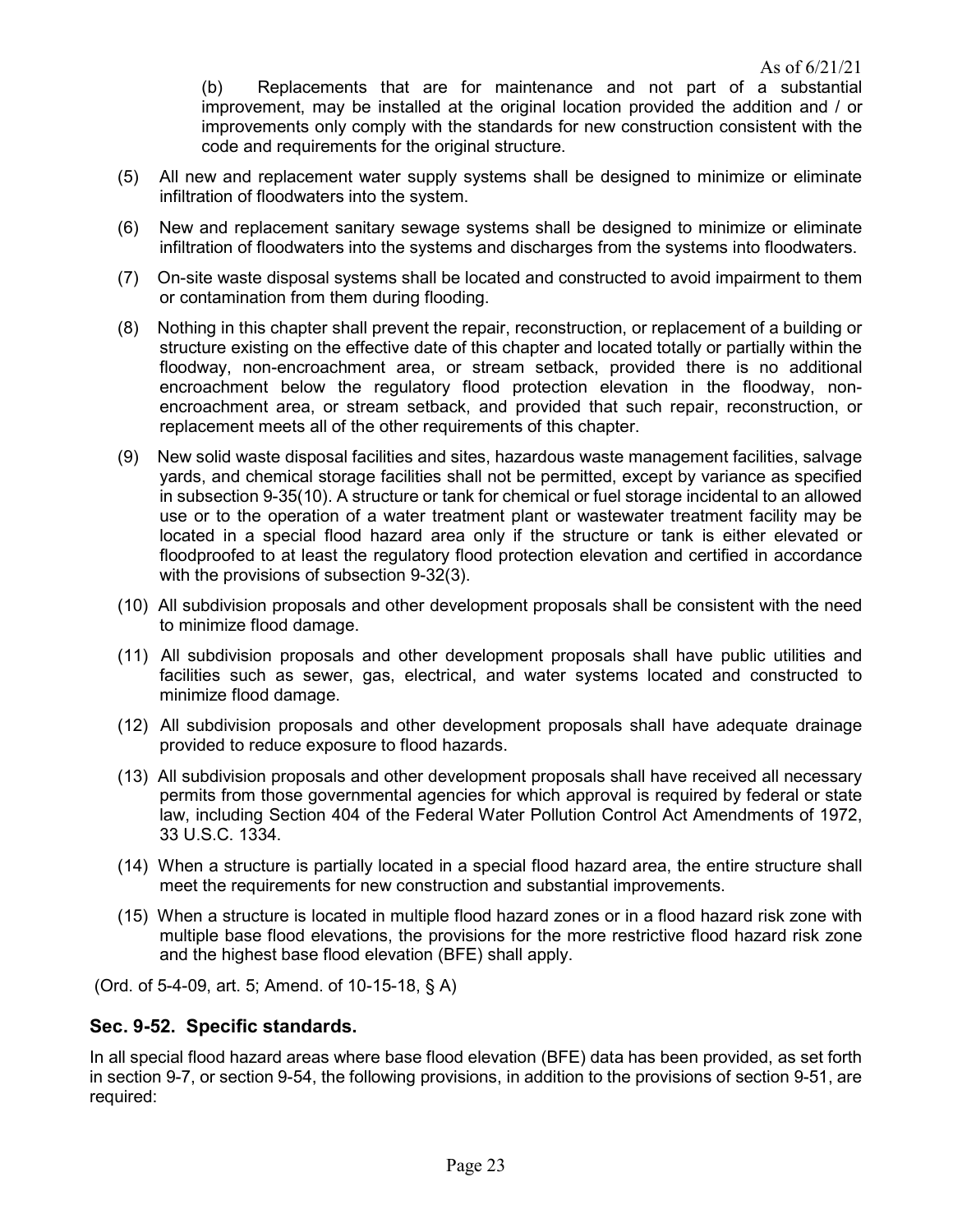- (1) Residential construction. New construction and substantial improvement of any residential structure (including manufactured homes) shall have the reference level, including basement, elevated no lower than the regulatory flood protection elevation, as defined in section 9-5 of this chapter.
- (2) Non-residential construction. New construction and substantial improvement of any commercial, industrial, or other non-residential structure shall have the reference level, including basement, elevated no lower than the regulatory flood protection elevation, as defined in section 9-5 of this chapter. Structures located in A or AE zones may be floodproofed to the regulatory flood protection elevation in lieu of elevation provided that all areas of the structure, together with attendant utility and sanitary facilities, below the regulatory flood protection elevation are watertight with walls substantially impermeable to the passage of water, using structural components having the capability of resisting hydrostatic and hydrodynamic loads and the effect of buoyancy.
- (3) Manufactured homes.

(a) New and replacement manufactured homes shall be elevated so that the reference level of the manufactured home is no lower than the regulatory flood protection elevation, as defined in section 9-5 of this chapter.

(b) Manufactured homes shall be securely anchored to an adequately anchored foundation to resist flotation, collapse, and lateral movement, either by certified engineered foundation system, or in accordance with the most current edition of the State of North Carolina Regulations for Manufactured Homes adopted by the Commissioner of Insurance pursuant to G.S. 143-143.15. Additionally, when the elevation would be met by an elevation of the chassis thirty-six (36) inches or less above the grade at the site, the chassis shall be supported by reinforced piers or engineered foundation. When the elevation of the chassis is above thirty-six (36) inches in height, an engineering certification is required.

(c) All enclosures or skirting below the lowest floor shall meet the requirements of subsection 9-52(4).

(d) An evacuation plan must be developed for evacuation of all residents of all new, substantially improved or substantially damaged manufactured home parks or subdivisions located within flood prone areas. This plan shall be filed with and approved by the floodplain administrator and the local emergency management coordinator.

(4) Elevated buildings. Fully enclosed area, of new construction and substantially improved structures, which is below the lowest floor:

> (a) Shall not be designed or used for human habitation, but shall only be used for parking of vehicles, building access, or limited storage of maintenance equipment used in connection with the premises. Access to the enclosed area shall be the minimum necessary to allow for parking of vehicles (garage door) or limited storage of maintenance equipment (standard exterior door), or entry to the living area (stairway or elevator). The interior portion of such enclosed area shall not be finished or partitioned into separate rooms, except to enclose storage areas;

> (b) Shall be constructed entirely of flood-resistant materials at least to the regulatory flood protection elevation;

> (c) Shall include flood openings to automatically equalize hydrostatic flood forces on walls by allowing for the entry and exit of floodwaters. To meet this requirement, the openings must either be certified by a professional engineer or architect or meet or exceed the following minimum design criteria: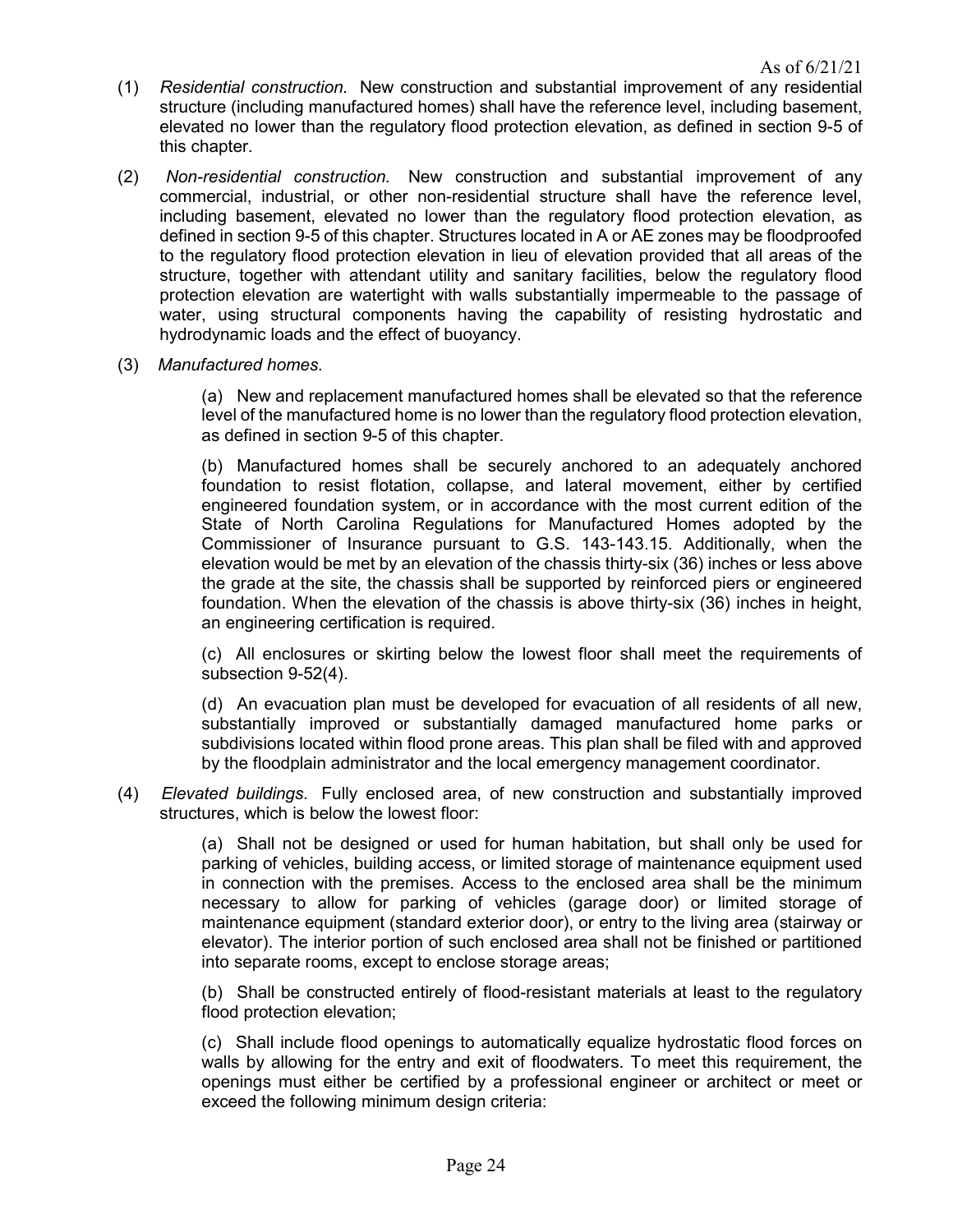(i) A minimum of two (2) flood openings on different sides of each enclosed area subject to flooding;

(ii) The total net area of all flood openings must be at least one (1) square inch for each square foot of enclosed area subject to flooding;

(iii) If a building has more than one (1) enclosed area, each enclosed area must have flood openings to allow floodwaters to automatically enter and exit;

(iv) The bottom of all required flood openings shall be no higher than one (1) foot above the higher of the interior or exterior adjacent grade;

(v) Flood openings may be equipped with screens, louvers, or other coverings or devices, provided they permit the automatic flow of floodwaters in both directions; and

(vi) Enclosures made of flexible skirting are not considered enclosures for regulatory purposes, and, therefore, do not require flood openings. Masonry or wood underpinning, regardless of structural status, is considered an enclosure and requires flood openings as outlined above.

#### (5) Additions/improvements.

(a) Additions and/or improvements to pre-FIRM structures when the addition and / or improvements in combination with any interior modifications to the existing structure are:

(i) Not a substantial improvement, the addition and / or improvements must be designed to minimize flood damages and must not be any more non-conforming than the existing structure.

(ii) A substantial improvement, with modifications / rehabilitations / improvements to the existing structure or the common wall is structurally modified more than installing a doorway, both the existing structure and the addition and / or improvements must comply with the standards for new construction.

(b) Additions to pre-FIRM or post-FIRM structures that are a substantial improvement with no modifications / rehabilitations / improvements to the existing structure other than a standard door in the common wall shall require only the addition to comply with the standards for new construction.

(c) Additions and / or improvements to post-FIRM structures when the addition and / or improvements in combination with any interior modifications to the existing structure are:

(i) Not a substantial improvement, the addition and / or improvements only must comply with the standards for new construction consistent with the code and requirements for the original structure.

(ii) A substantial improvement, both the existing structure and the addition and / or improvements must comply with the standards for new construction.

(d) Any combination of repair, reconstruction, rehabilitation, addition or improvement of a building or structure taking place during a one (1) year period, the cumulative cost of which equals or exceeds 50 percent of the market value of the structure before the improvement or repair is started must comply with the standards for new construction. For each building or structure, the one (1) year period begins on the date of the first improvement or repair of that building or structure subsequent to the effective date of this ordinance. If the structure has sustained substantial damage, any repairs are considered substantial improvement regardless of the actual repair work performed. The requirement does not, however, include either: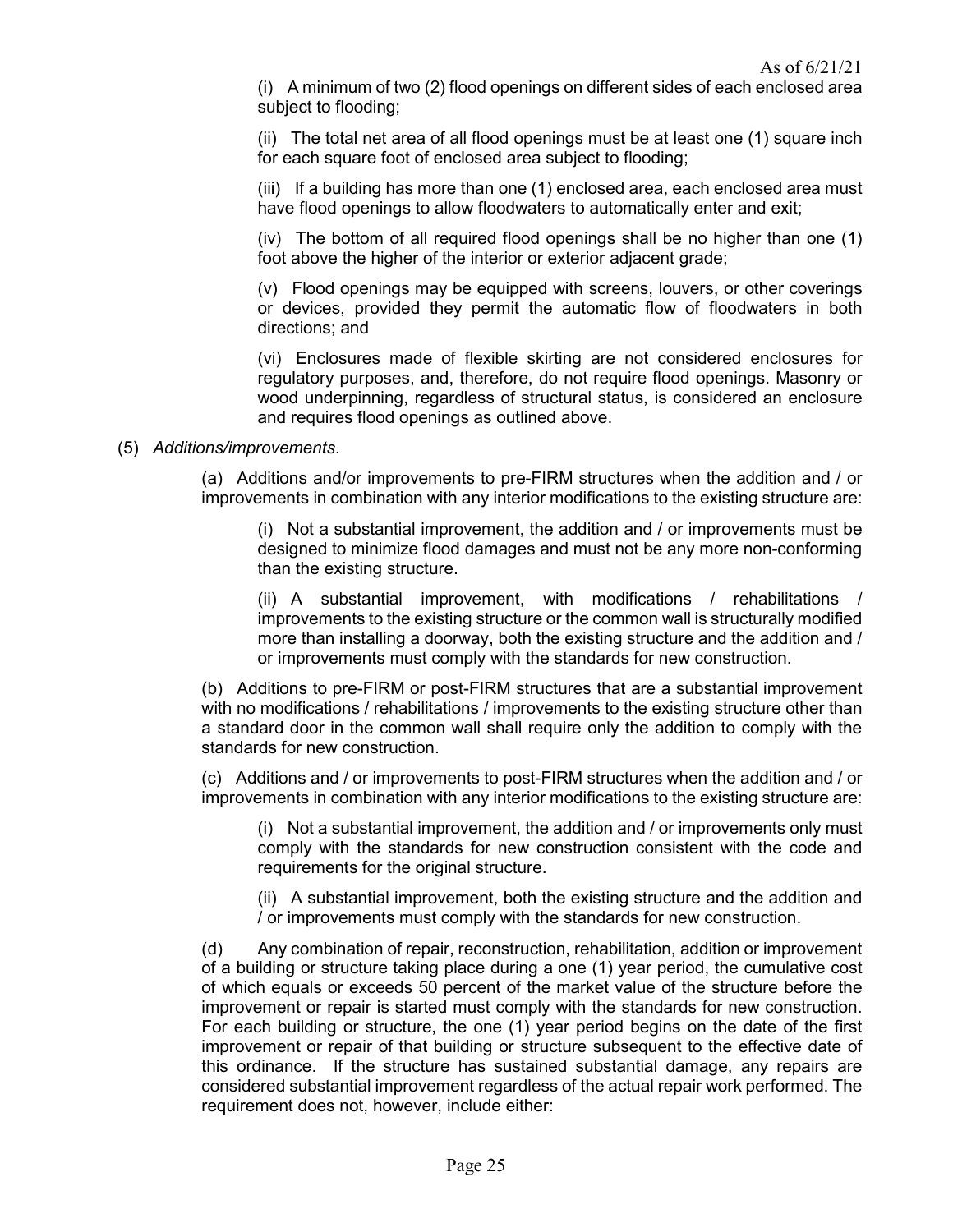(i) Any project for improvement of a building required to correct existing health, sanitary or safety code violations identified by the building official and that are the minimum necessary to assume safe living conditions.

(ii) Any alteration of a historic structure provided that the alteration will not preclude the structure's continued designation as a historic structure.

- (6) Recreational vehicles. Recreational vehicles shall either:
	- (a) Temporary Placement.
		- (i) Be on-site for fewer than one hundred eighty (180) consecutive days; or

(ii) Be fully licensed and ready for highway use. A recreational vehicle is ready for highway use if it is on its wheels or jacking system, is attached to the site only by quick disconnect type utilities, and has no permanently attached additions.

(b) Permanent Placement. Recreational vehicles that do not meet the limitations of Temporary Placement shall meet all the requirements for new construction.

(7) Temporary non-residential structures. Prior to the issuance of a floodplain development permit for a temporary structure, the applicant must submit to the floodplain administrator a plan for the removal of such structure(s) in the event of a hurricane, flash flood or other type of flood warning notification. The following information shall be submitted in writing to the floodplain administrator for review and written approval:

> (a) A specified time period for which the temporary use will be permitted. Time specified may not exceed three (3) months, renewable up to one (1) year;

> (b) The name, address, and phone number of the individual responsible for the removal of the temporary structure;

> (c) The time frame prior to the event at which a structure will be removed (i.e., minimum of seventy-two (72) hours before landfall of a hurricane or immediately upon flood warning notification);

> (d) A copy of the contract or other suitable instrument with the entity responsible for physical removal of the structure; and

> (e) Designation, accompanied by documentation, of a location outside the special flood hazard area, to which the temporary structure will be moved.

(8) Accessory structures. When accessory structures (sheds, detached garages, etc.) are to be placed within a special flood hazard area, the following criteria shall be met:

> (a) Accessory structures shall not be used for human habitation (including working, sleeping, living, cooking or restroom areas);

- (b) Accessory structures shall not be temperature-controlled;
- (c) Accessory structures shall be designed to have low flood damage potential;

(d) Accessory structures shall be constructed and placed on the building site so as to offer the minimum resistance to the flow of floodwaters;

(e) Accessory structures shall be firmly anchored in accordance with the provisions of subsection 9-51(1);

(f) All service facilities such as electrical shall be installed in accordance with the provisions of subsection 9-51(4); and

(g) Flood openings to facilitate automatic equalization of hydrostatic flood forces shall be provided in conformance with the provisions of subsection 9-52(4)(c).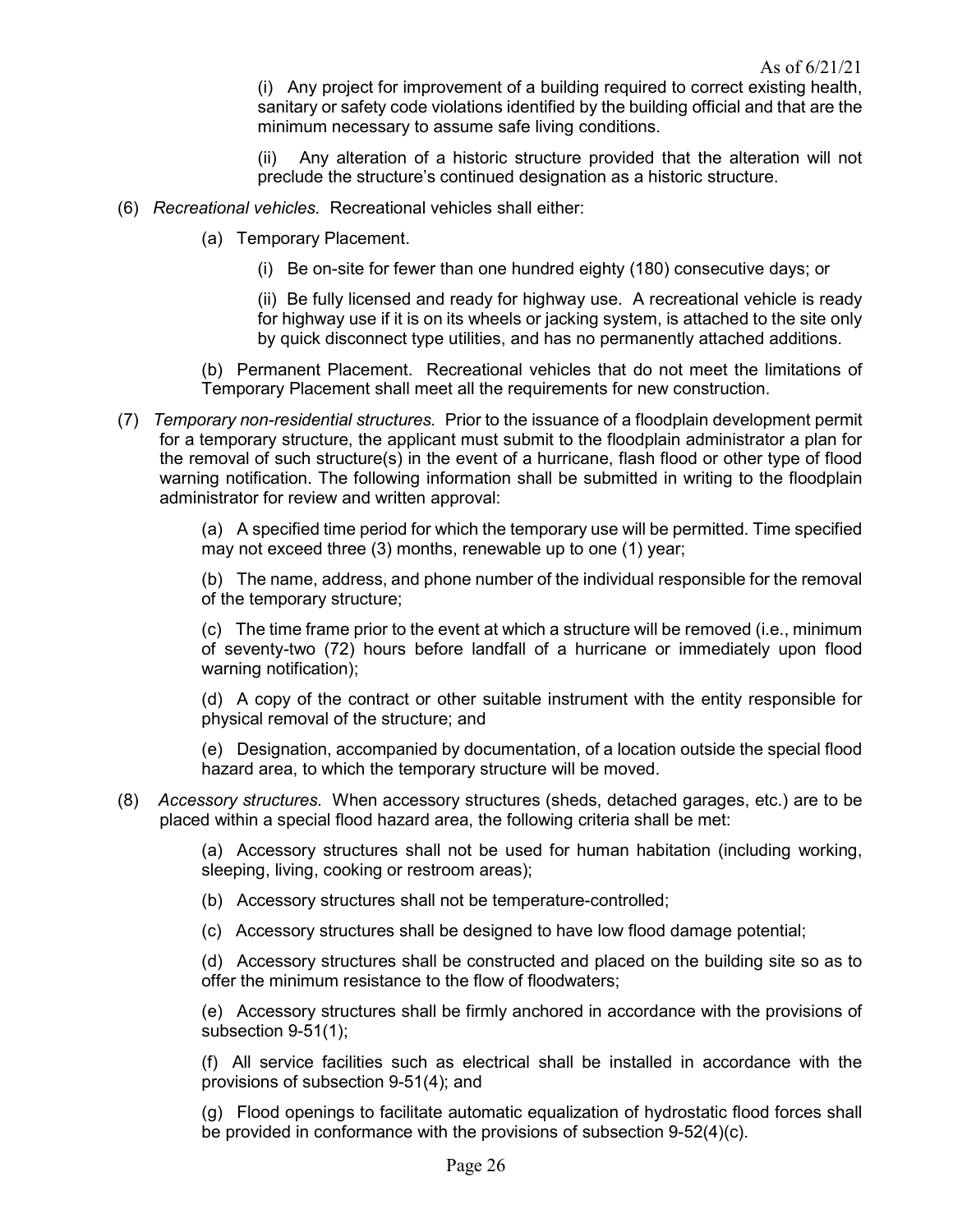An accessory structure with a footprint of one hundred fifty (150) square feet or less or that is a minimal investment of \$5,000 or less and satisfies the criteria outlined above is not required to meet the elevation or floodproofing standards of section 9-52(2). Elevation or floodproofing certifications are required for all other accessory structures in accordance with subsection 9- 32(3). (Ord. of 5-4-09, art. 5, § B)

(9) Tanks. When gas and liquid storage tanks are to be placed within a Special Flood Hazard Area, the following criteria shall be met:

> (a) Underground tanks. Underground tanks in flood hazard areas shall be anchored to prevent flotation, collapse or lateral movement resulting from hydrodynamic and hydrostatic loads during conditions of the design flood, including the effects of buoyancy assuming the tank is empty;

> (b) Above-ground tanks, elevated. Above-ground tanks in flood hazard areas shall be elevated to or above the Regulatory Flood Protection Elevation on a supporting structure that is designed to prevent flotation, collapse or lateral movement during conditions of the design flood. Tank-supporting structures shall meet the foundation requirements of the applicable flood hazard area;

> (c) Above-ground tanks, not elevated. Above-ground tanks that do not meet the elevation requirements of section 9-52(2) of this ordinance shall be permitted in flood hazard areas provided the tanks are designed, constructed, installed, and anchored to resist all flood-related and other loads, including the effects of buoyancy, during conditions of the design flood and without release of contents in the floodwaters or infiltration by floodwaters into the tanks. Tanks shall be designed, constructed, installed, and anchored to resist the potential buoyant and other flood forces acting on an empty tank during design flood conditions.

(d) Tank inlets and vents. Tank inlets, fill openings, outlets and vents shall be:

(i) At or above the Regulatory Flood Protection Elevation or fitted with covers designed to prevent the inflow of floodwater or outflow of the contents of the tanks during conditions of the design flood; and

(ii) Anchored to prevent lateral movement resulting from hydrodynamic and hydrostatic loads, including the effects of buoyancy, during conditions of the design flood.

### (10) Other Development.

(a) Fences in regulated floodways and NEAs that have the potential to block the passage of floodwaters, such as stockade fences and wire mesh fences, shall meet the limitations of section 9-56 of this ordinance.

(b) Retaining walls, sidewalks and driveways in regulated floodways and NEAs. Retaining walls and sidewalks and driveways that involve the placement of fill in regulated floodways shall meet the limitations of section 9-56 of this ordinance.

(c) Roads and watercourse crossings in regulated floodways and NEAs. Roads and watercourse crossings, including roads, bridges, culverts, low-water crossings and similar means for vehicles or pedestrians to travel from one side of a watercourse to the other side, that encroach into regulated floodways shall meet the limitations of section 9- 56 of this ordinance.

(d) Commercial storage facilities are not considered "limited storage" as noted in this ordinance, and shall be protected to the Regulatory Flood Protection Elevation as required for commercial structures.

(Ord. of 5-4-09, art. 5; Amend. of 10-15-18, § B);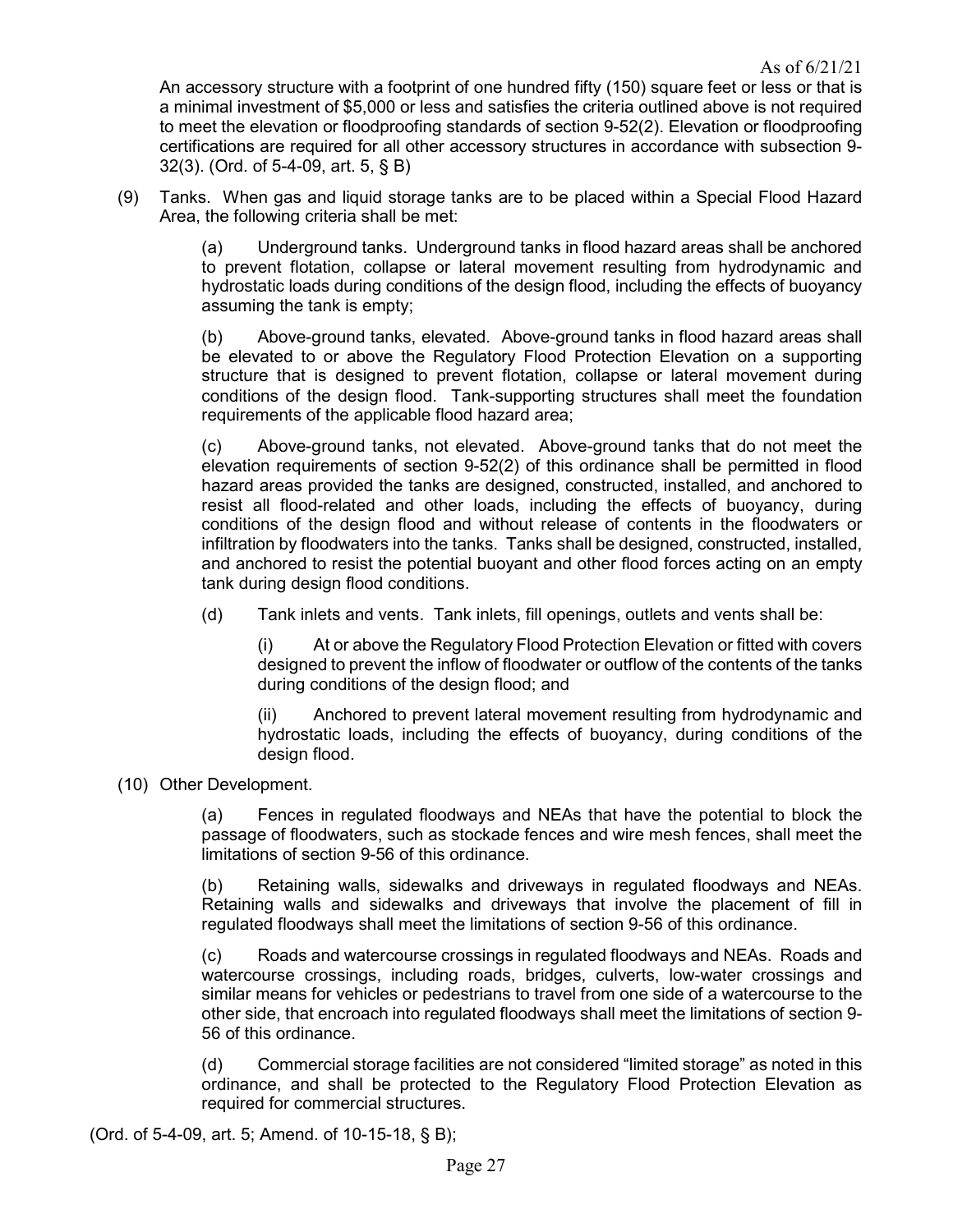## Sec. 9-53. Reserved.

# Sec. 9-54. Standards for floodplains without established base flood elevations.

Within the special flood hazard areas designated as approximate zone A and established in section 9- 7, where no base flood elevation (BFE) data has been provided by FEMA, the following provisions, in addition to the provisions of section 9-51, shall apply:

- (1) No encroachments, including fill, new construction, substantial improvements or new development shall be permitted within a distance of twenty (20) feet each side from top of bank or five (5) times the width of the stream, whichever is greater, unless certification with supporting technical data by a registered professional engineer is provided demonstrating that such encroachments shall not result in any increase in flood levels during the occurrence of the base flood discharge.
- (2) The base flood elevation (BFE) used in determining the regulatory flood protection elevation shall be determined based on the following criteria:

(a) When base flood elevation (BFE) data is available from other sources, all new construction and substantial improvements within such areas shall also comply with all applicable provisions of this chapter and shall be elevated or floodproofed in accordance with standards in sections 9-51 and 9-52.

(b) When floodway or non-encroachment data is available from a federal, state, or other source, all new construction and substantial improvements within floodway and nonencroachment areas shall also comply with the requirements of sections 9-52 and 9-56.

(c) All subdivision, manufactured home park and other development proposals shall provide base flood elevation (BFE) data if development is greater than five (5) acres or has more than twenty (20) lots / manufactured home sites. Such BFE data shall be adopted by reference in accordance with section 9-7 and utilized in implementing this chapter.

(d) When base flood elevation (BFE) data is not available from a federal, state, or other source as outlined above, the reference level shall be elevated or floodproofed (nonresidential) to or above the regulatory flood protection elevation, as defined in section 9- 5. All other applicable provisions of section 9-52 shall also apply.

(Ord. of 5-4-09, art. 5; Amend. of 10-15-18, § D)

### Sec. 9-55. Standards for riverine floodplains with base flood elevations but without established floodways or non-encroachment areas.

Along rivers and streams where base flood elevation (BFE) data is provided by FEMA or is available from another source but neither floodway nor non-encroachment areas are identified for a special flood hazard area on the FIRM or in the FIS report, the following requirements shall apply to all development within such areas:

- (1) Standards of sections 9-51 and 9-52; and
- (2) Until a regulatory floodway or non-encroachment area is designated, no encroachments, including fill, new construction, substantial improvements, or other development, shall be permitted unless certification with supporting technical data by a registered professional engineer is provided demonstrating that the cumulative effect of the proposed development, when combined with all other existing and anticipated development, will not increase the water surface elevation of the base flood more than one (1) foot at any point within the community.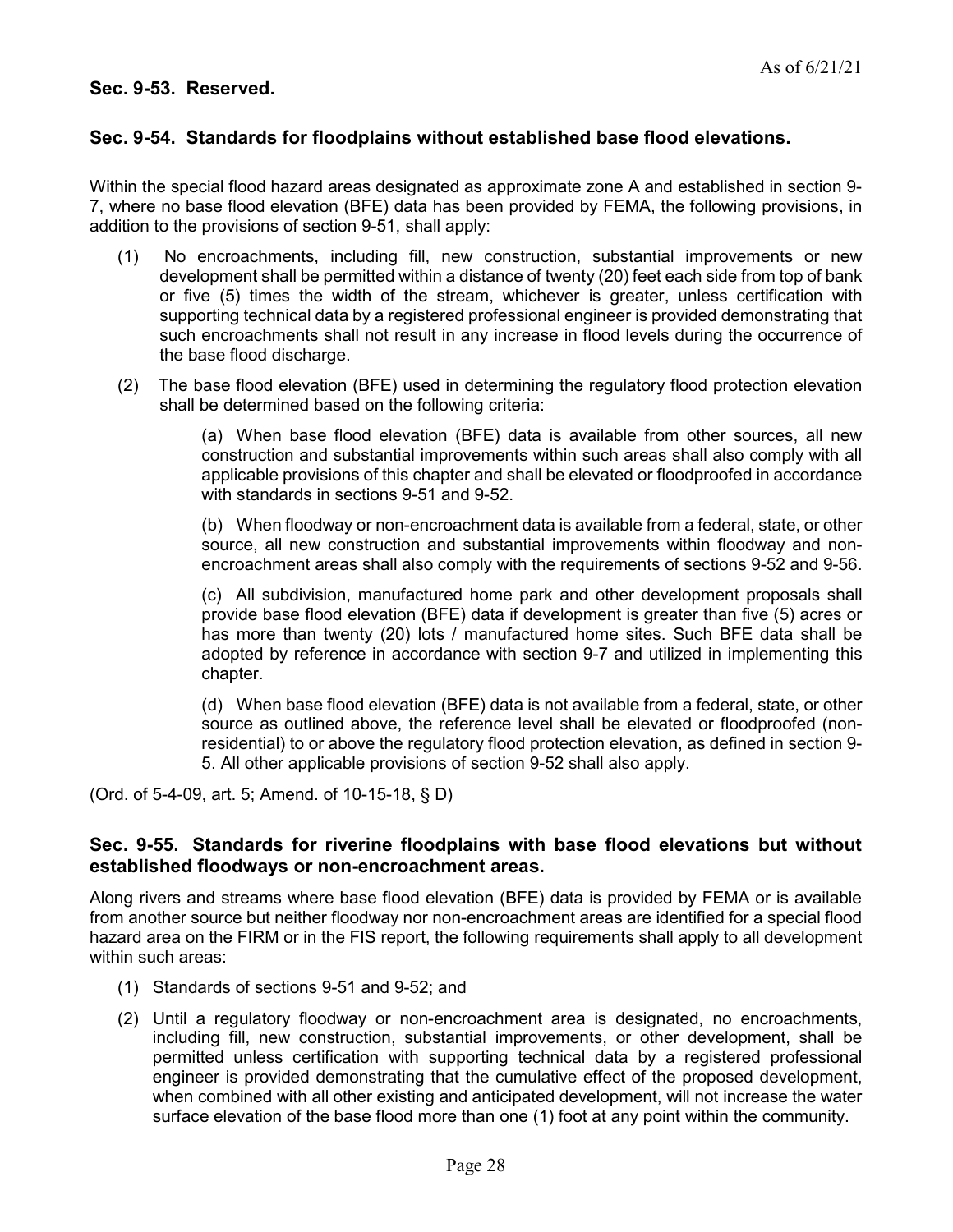### Sec. 9-56. Floodways and non-encroachment areas.

Areas designated as floodways or non-encroachment areas are located within the special flood hazard areas established in section 9-7. The floodways and non-encroachment areas are extremely hazardous areas due to the velocity of floodwaters that have erosion potential and carry debris and potential projectiles. The following provisions, in addition to standards outlined in sections 9-51 and 9-52, shall apply to all development within such areas:

(1) No encroachments, including fill, new construction, substantial improvements and other developments shall be permitted unless:

> (a) It is demonstrated that the proposed encroachment would not result in any increase in the flood levels during the occurrence of the base flood, based on hydrologic and hydraulic analyses performed in accordance with standard engineering practice and presented to the floodplain administrator prior to issuance of floodplain development permit, or

> (b) A conditional letter of map revision (CLOMR) has been approved by FEMA. A letter of map revision (LOMR) must also be obtained within six (6) months of completion of the proposed encroachment.

- (2) If subsection 9-56(1) is satisfied, all development shall comply with all applicable flood hazard reduction provisions of this chapter.
- (3) Manufactured homes may be permitted provided the following provisions are met:
	- (a) The anchoring and the elevation standards of subsection 9-52(3); and
	- (b) The no encroachment standard of subsection 9-56(1).

(Ord. of 5-4-09, art. 5; Amend. of 10-15-18, § F)

Secs. 9-57--9-75.

## ARTICLE IV. LEGAL STATUS PROVISIONS

### Sec. 9-76. Effect on rights and liabilities under the existing flood damage prevention ordinance.

This chapter in part comes forward by re-enactment of some of the provisions of the flood damage prevention ordinance enacted December 17, 1979, as amended, and it is not the intention to repeal but rather to re-enact and continue to enforce without interruption of such existing provisions, so that all rights and liabilities that have accrued thereunder are reserved and may be enforced. The enactment of this ordinance shall not affect any action, suit or proceeding instituted or pending. All provisions of the flood damage prevention ordinance of Rowan County enacted on December 17, 1979, as amended, which are not reenacted herein are repealed.

The date of the initial flood damage prevention ordinance for Rowan County is December 17, 1979.

(Ord. of 5-4-09, art. 6; Amend. of 10-15-18, § A)

## Sec. 9-77. Effect upon outstanding floodplain development permits.